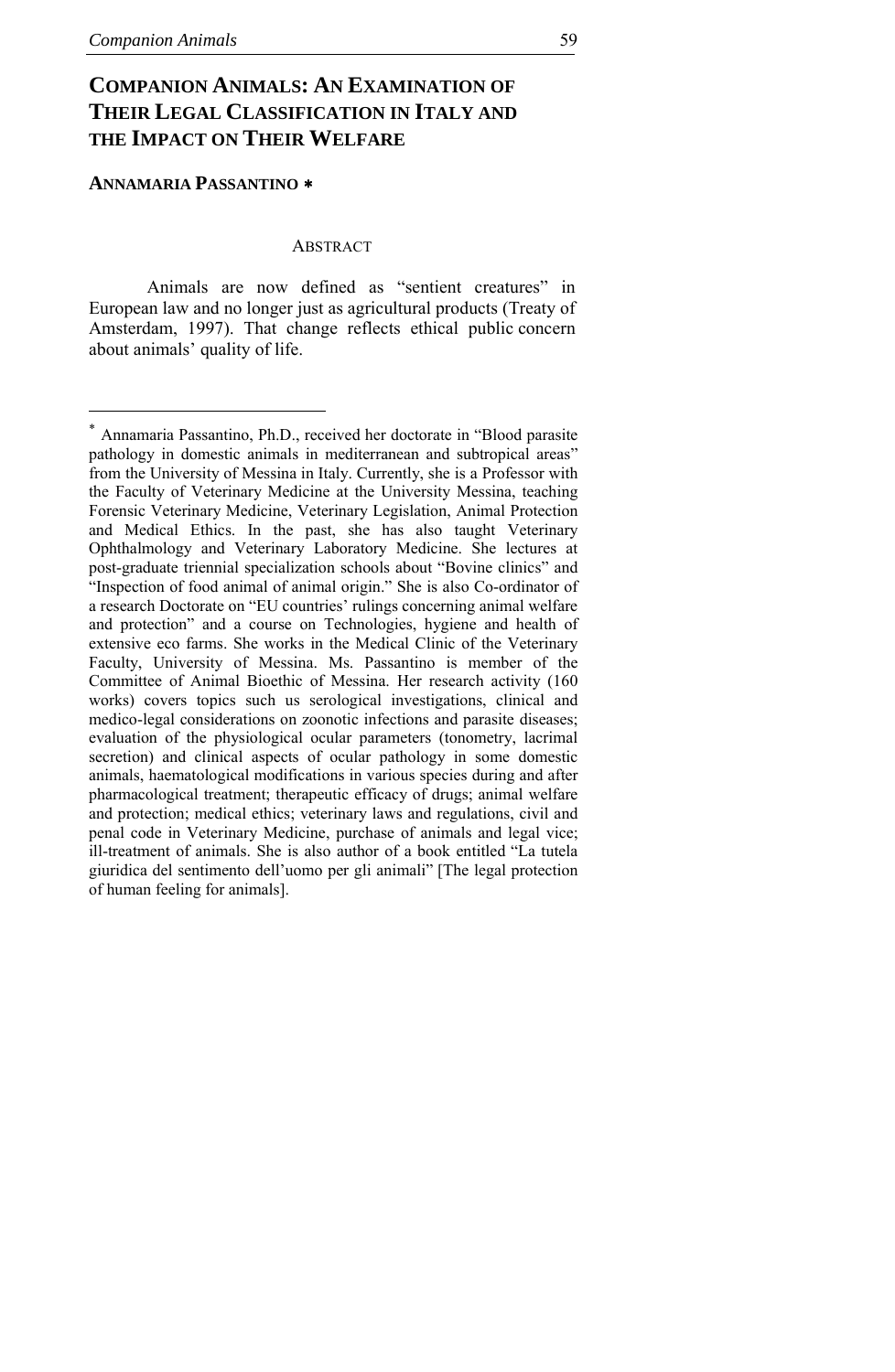In Italy, an important section of the regulation of man's relationship with companion animals is contained in the "State-Regions Agreement on Companion Animal Welfare and Pet Therapy", which was recognised by the Council of Ministers in DCPM 28<sup>th</sup> February 2003.

The Agreement defines some basic principles whose aims are to create a greater and increasingly correct interaction between man and companion animals. The agreement guarantees the latter's welfare in all circumstances. It is intended to avoid the inappropriate employment of companion animals and also to encourage a culture of respect for their dignity in the sphere of innovative therapeutic activities such as Pet-therapy.

Among the various aspects examined, this agreement especially underlines the responsibilities and duties of a companion animal handler and specifies that any person who lives with a companion animal or agrees to take care of one is responsible for its health and welfare and must house it and give it adequate care and attention.

The Agreement also introduced important new measures aimed at reducing the numbers of stray animals, such as the use of microchips as an official dog identification system and the creation of a computerised data bank.

The Author, after having analyzed the legal status of animals under the current system and discussed the idea of extending legal personhood to such animals, considers the law for the current valuation of companion animals. Finally, the Author promotes the idea that there is a legal and rational basis for changing the way that companion animals should be valued by legal system (such as the Agreement) and recommends the adoption of principles and guidelines for the care of pets. The Author evaluates these aspects of the Agreement.

# I. INTRODUCTION

Animals are classified as either "wild" or "domestic". If an animal is classified as wild, a human would only be able to obtain a qualified property right in such animal through taming or confinement. Once a wild animal left the control of a human, the person no longer maintained a qualified property right in the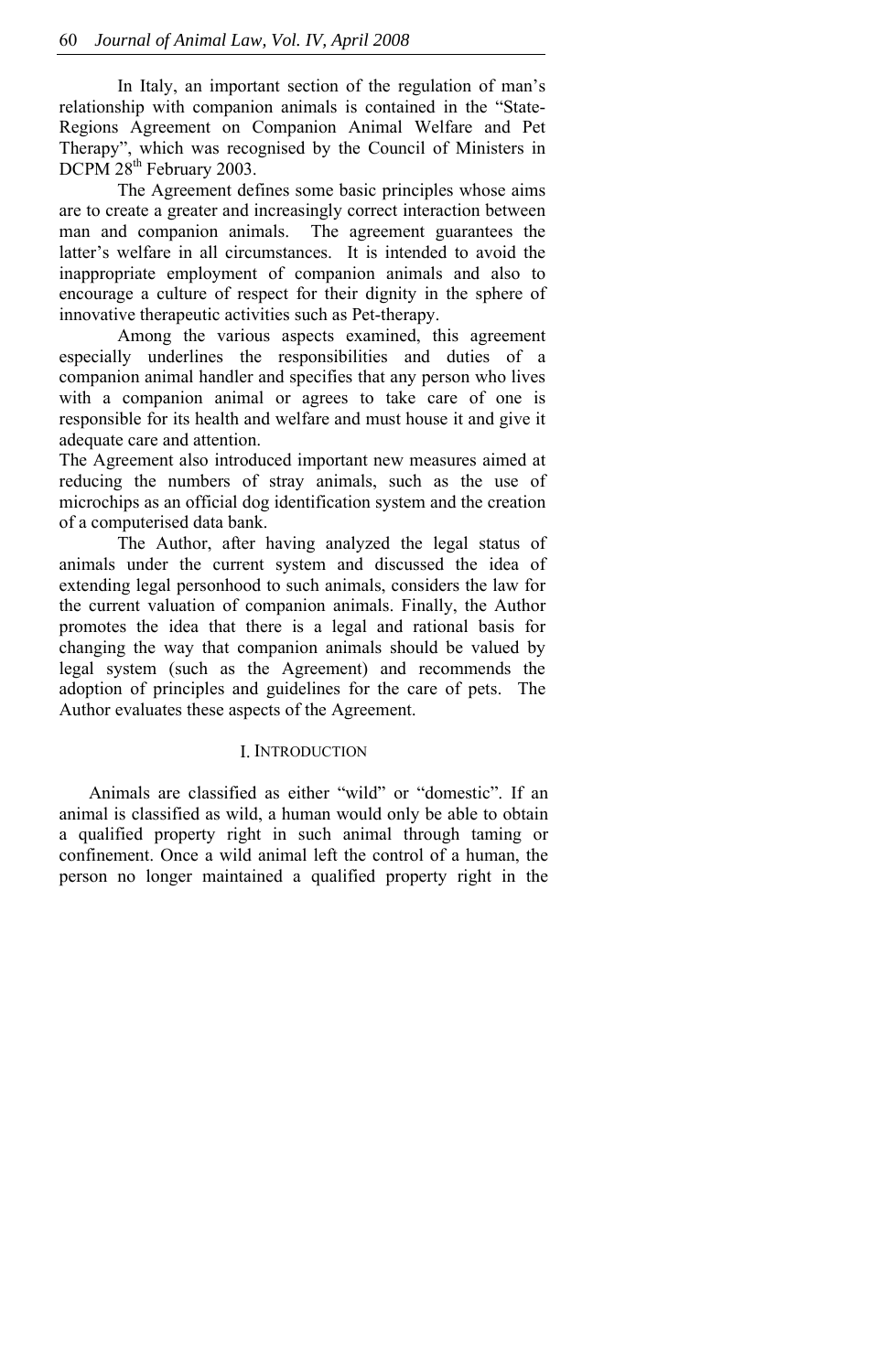<span id="page-2-0"></span>animal. In contrast, the ownership of a domestic animal is not lost if the animal escapes

Companion animals (CAs) can be considered a subcategory of domestic animals. To determine whether an animal fits within this subcategory it is necessary to focus on evidence of the relationship between the animal and its owner. If an animal is considered to be a companion animal, a person may have more rights in the animal, but also will likely be subject to more statutory responsibilities.

Companion animals (CAs) can play hugely important roles in the lives of people. They serve as companions (Fogel, 1981), a source of livelihood, entertainment, and inspiration. Pets are seen as medicine. They may be therapeutic<sup>[1](#page-2-0)</sup> (e.g., Corson & Corson, 1989; Heiman, 1967; Walshaw, 1987) and they may serve as transitional objects and a locus of affection that helps children develop a humane caring sense of responsibility (Levinson, 1972; Robin & Bensel, 1985; Volkan & Cavanaugh, 1978).

Yet animals can and do exist independent of people and, as living beings, they arguably have interests separate and apart from their utility to humanity.

Serpell and Paul (1994) argued that companion animals could function as bridge-builders over the gap between humans and animals.

#### *A. "Animal-Companion Defined"*

Animal companion means a dog, a cat, or any warm-blooded, domesticated non human animal

The term *companion animal* will be used as the preferred term in this paper to reflect the changes in perception of the relationships people have with animals. Lagoni *et al.* (1994) point

<sup>&</sup>lt;sup>1</sup>Some studies suggested that the relationship with animals is also useful for human well-being and health. In particular companions animals could enhance quality of life by reducing blood pressure, heart rates, anxiety and depression. See: Garrity, T.F. and Stallones, L. (1998). Effects of pet contact on human well-being: Review of Recent Research. In: C.C. Wilson and D.C. Turner (Eds). *Companion Animals in Human Healt*h. Sage Publications. Thousand Oaks; Wilson, C.C. (1998). A conceptual framework for human-animal interaction research. In Wilson, CC, Turner, DC (eds.) *Companion animals in human healt*h. Thousand Oaks, CA: Sage.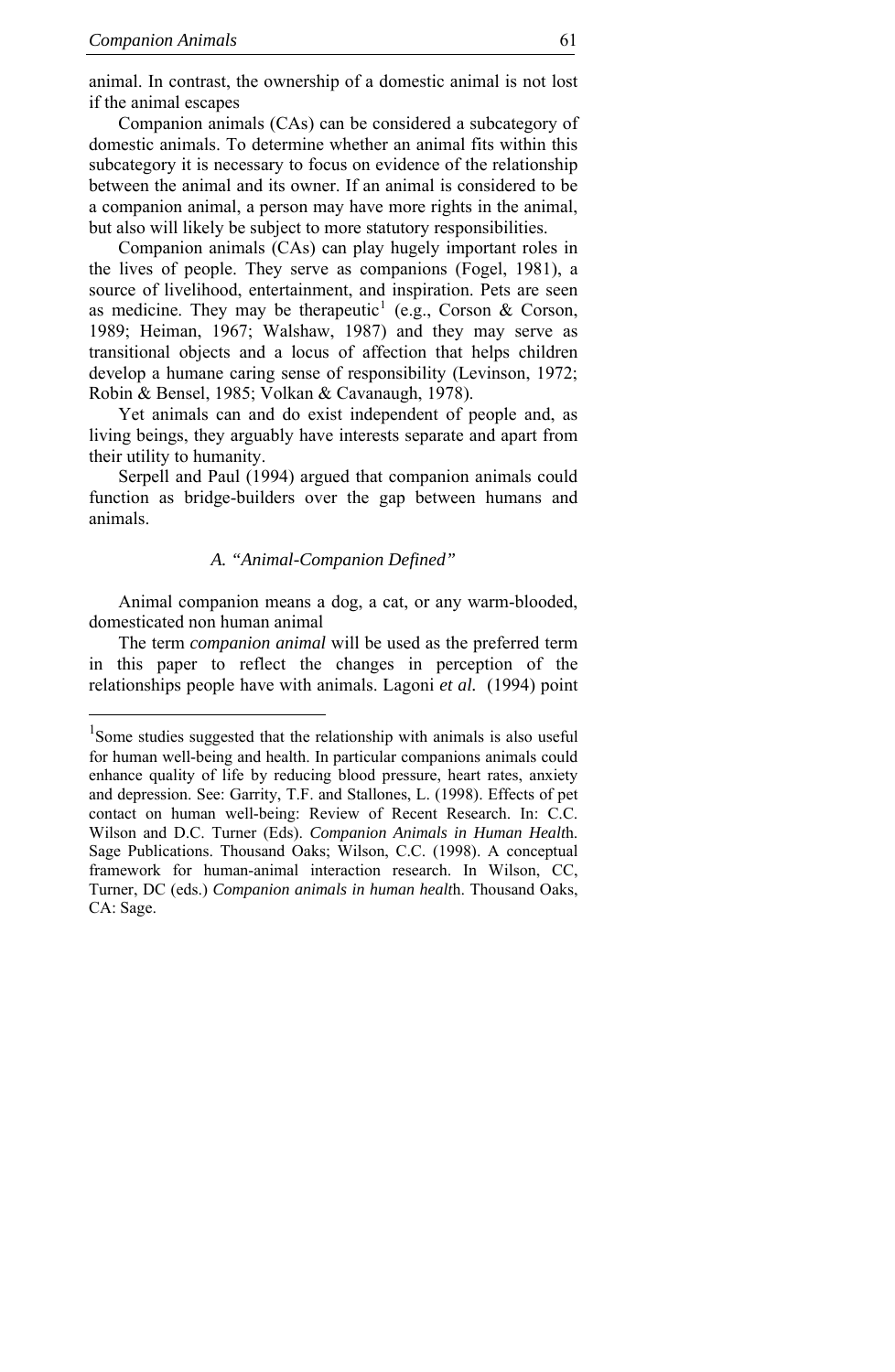<span id="page-3-0"></span>out that the use of the phrase "companion animal" implies reciprocity indicating "a mutual relationship much more like friendship"**.** Instead the word *pet* infers passivity on the part of the animal and connotations of an animal existing to provide pleasure and entertainment for human beings. In fact, animal activists typically prefer the term "companion animals" over "pet", as it better describes the relationship between a human and domestic animal, and fully encompasses the role that such animals play in people's lives (Paek, 2003).

#### *B. The Bond between Man and Companion Animals*

canine population. In the course of the last few years the man-animal relationship has deeply changed (Lagoni *et al.*, 1994.) and has assumed distinctions which reflect the rapid evolution of the associated cultural changes<sup>[2](#page-3-0)</sup> and there has been an enormous rise in the

The relationship between human beings and CAs is similar to a parent and child relationship. The companion animal guardians consider their animals as members of the family (Cain, 1983; Foote, 1956; Hickrod & Schmitt, 1982; Hirschman, 1994; Sussman, 1985; Voith, 1985) or as children or best friends<sup>[3](#page-3-0)</sup> (Squires-Lee 1995; Beyer 2000; Preece & Chamberlain, 1993), rather than as personal property, and describe the animal's role in the family as "very important".

In fact, a 1995 study, reported by the American Animal Hospital Association, revealed that 70% of surveyed individuals who formerly or then-currently shared their lives with Cas responded that they thought of their animals as children (Cropper,

j

<sup>&</sup>lt;sup>2</sup> The changing nature of the relationship between people and companion animals has been attributed to the urbanization, industrialization, and isolation of modern society.

<sup>&</sup>lt;sup>3</sup> While the tendency to see a companion animal as a member of the family is pervasive, the role each pet plays in the unique family structure differs. Frequently, companion animal owners view their pets as children and engage in activities that parents often share with their human children such as playing. Similar to raising human children, caring for and training pets requires a tremendous investment of time, energy and money. In addition to being viewed as surrogate children, pets also take on a parental role, providing security and protection.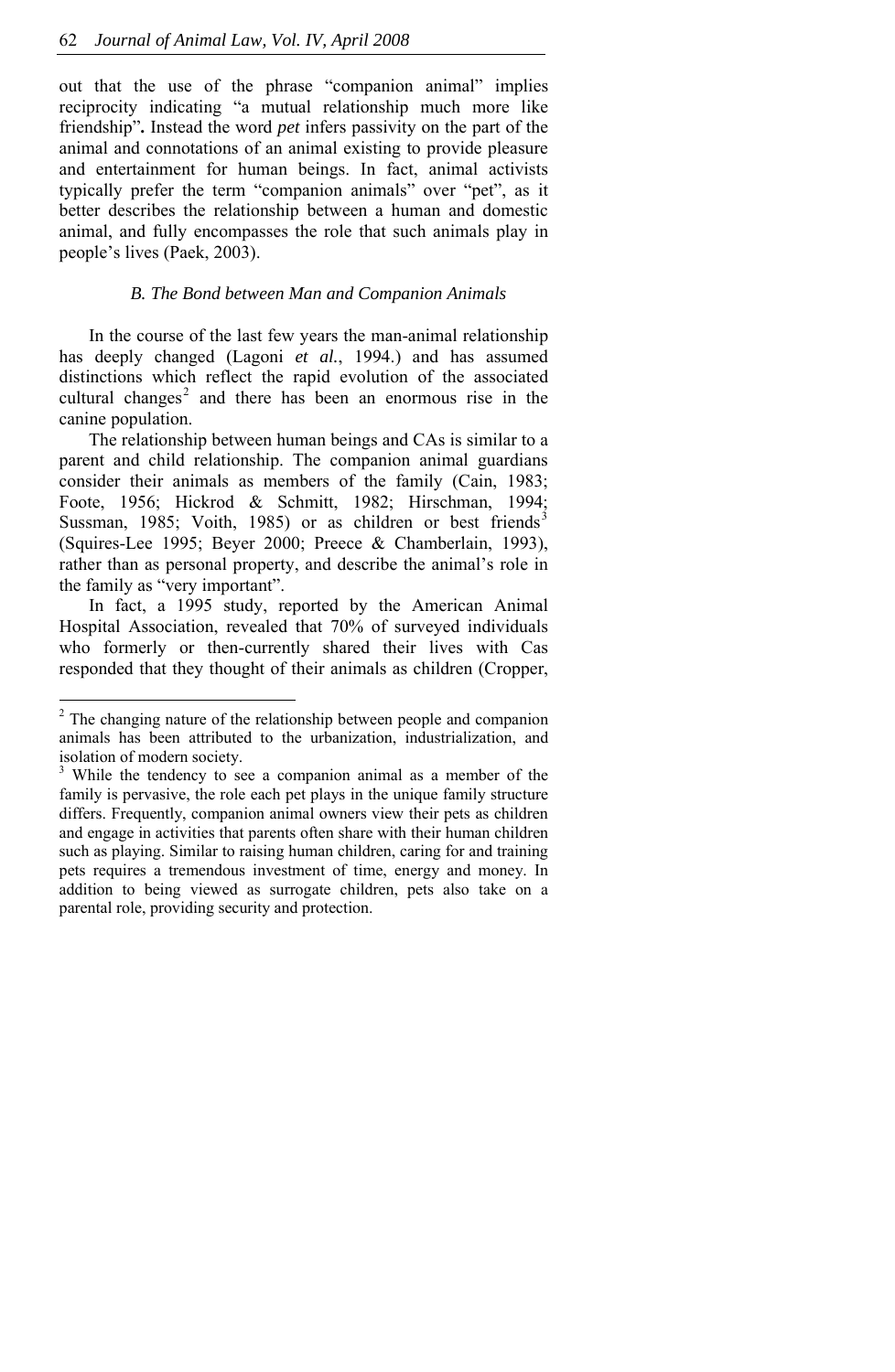<span id="page-4-0"></span>1998). Cain (1983) has confirmed that Cas "aren't like family – they are family".

Probably Cas are viewed as members of the family to the extent that they can be anthropomorphized or assigned human thoughts and feedings. Really dogs and cats are most commonly humanized and therefore are most frequently regarded as family members (Passantino, 2007).

It is more than socially acceptable to have a dog or cat in the household. According to EURISPES study made in 2002, in Italy there are 44,000,000 companion animals resident in eight and half million families, which generate business worth almost 5 million euros<sup>[4](#page-4-0)</sup>. In the United States, there are approximately 68 million animal guardians with dogs in their household. Forty million, or four in ten households, have at least one dog<sup>[5](#page-4-0)</sup>.

Popular media reflect the interest and connection that human beings have with animals. From the days of Lassie, Rin Tin Tin, and Benji, there is now an entire network devoted to animals. Unlike cartoon series of the past that anthropomorphized cute animal characters, much of the current media focus upon animalhuman interaction.

#### *C. Human-Animal Bond in Ancient Times.*

Interaction between man and animals is documented throughout the history of the world and society's attitude to animals has varied in line with differing views on the role of animals over the centuries and around the globe.

Man's relationship with animals goes back as far as the Creation, when Man was freed from his solitude and given "precious travelling companions" to share his world with $6$ .

 $\overline{a}$ 

 $^{4}$  At <u>http://www.gaiaitalia.it</u>, last visited Oct. 5, 2005.

<sup>&</sup>lt;sup>5</sup> The Humane Society of the United States, U.S. Pet Ownership Statistic, at [http://www.hsus.org/ace/11831,](http://www.hsus.org/ace/11831) last visited Feb. 8, 2003

 $6$  "... Then the Lord God said: it is not good for Man to be alone. I will make him some suitable helpers. And with a little earth the Lord God made all the animals of the field and the birds of the air and look them to man to see what he would call them. Man then gave a name to all domestic animals, to the wild animals and to the birds…". See, Genesis II, 18-20, la BIBBIA, Ed. Interconfessionale in lingua corrente, Torino, ELLE DI CI, 1985.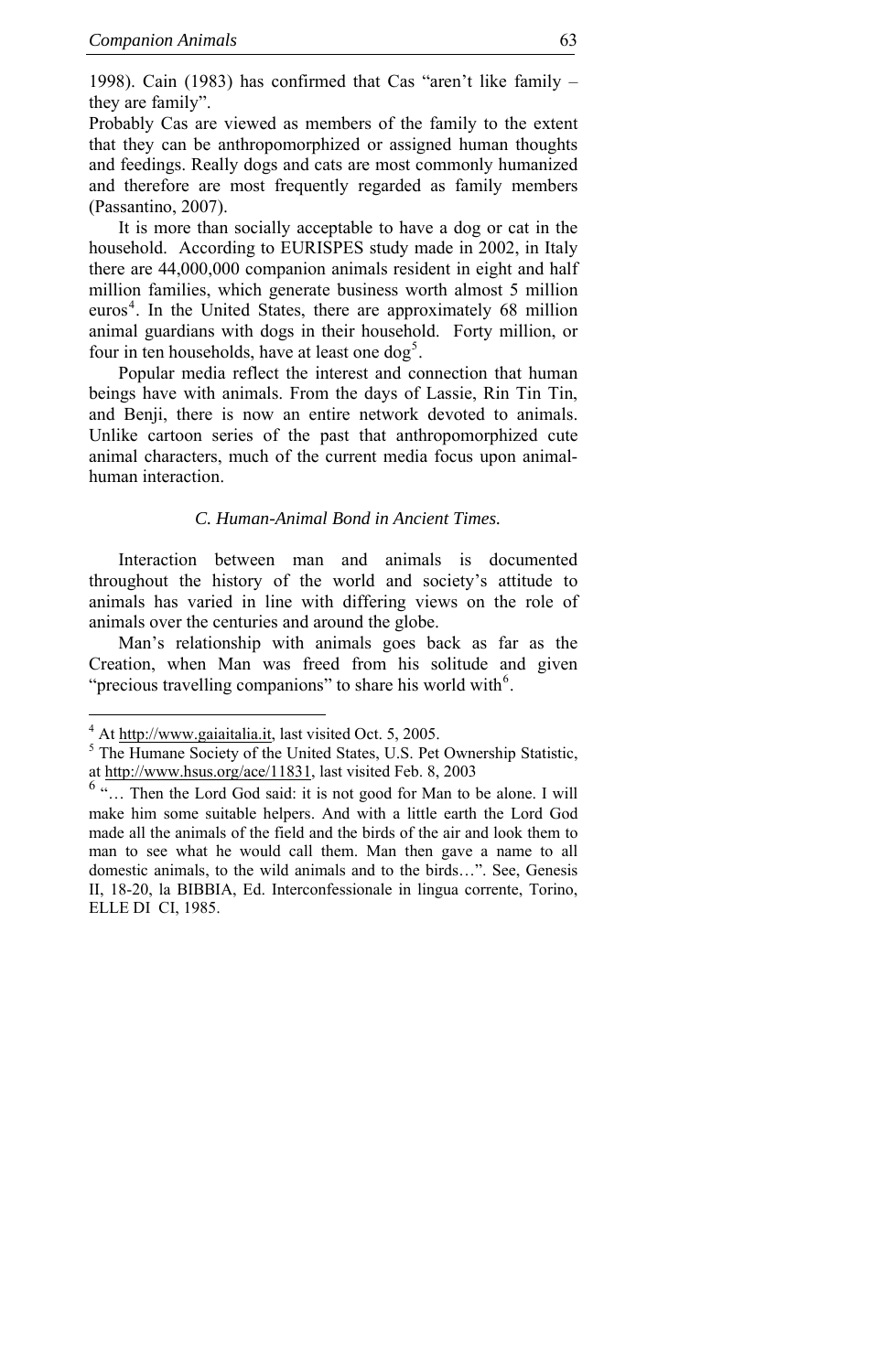There has always been a close link between man and animals. Depending on the circumstances, animals can be friends, enemies or useful instruments to obtain certain ends.

In the Bible, animals are sometimes viewed in a very positive light, as friends to be defended against persecution or exploitation. However, sometimes Man's fear of wild animals is apparent.

It is recognised that animals are precious to Man because they work for him and provide food for him. (Rossano *et al*., 1996).

The symbolic and allegorical significance of some animals derives from their behaviour and actions. Thus, the lion is the symbol of courage, the snake of temptation (Gen. 3), the fox of cunning and the vulture of rapacity. An invading army is likened to a storm of locusts (Na 15-17) and enemies to a herd of bulls (Sal 22, 13-14).

Domesticated dogs have been sharing their lives with humans for more than 12,000 years and domesticated cats have been companion animals for approximately 4,500 years (Paek, 2003). Cats were known to be household companions in Egypt 5000 years ago and were often mummified and entombed with their human companions. In addition, ancient Egyptians considered their dogs both assistants and protectors (Epstein, 2001). However, recent studies of dog's mitochondrial DNA at the University of California at Los Angels, estimated that domestication occurred as early as around 135,000 years ago (Douglas, 2000). In 1978, archaeologists in northern Israel discovered a 12,000 year-old skeleton of a human (a woman) and a dog buried together (Squires-Lee, 1995).

# II. LEGISLATION

Once, man used to place himself in a position of alterity, of separation with what was thought different from himself - animals first of all. This was not necessarily intended as an attitude of hatred or cruelty, but it meant that the individuality of the various

j

So, in Genesis II, we see that the world is not anthropocentric, but rather that all species are made to live together and inhabit the earth in harmony. It is also clear that animals hold a superior place, above all inanimate things, but they are inferior and subordinate to man. The latter conclusion is based on the fact that animals are created for him and that it is he who names them.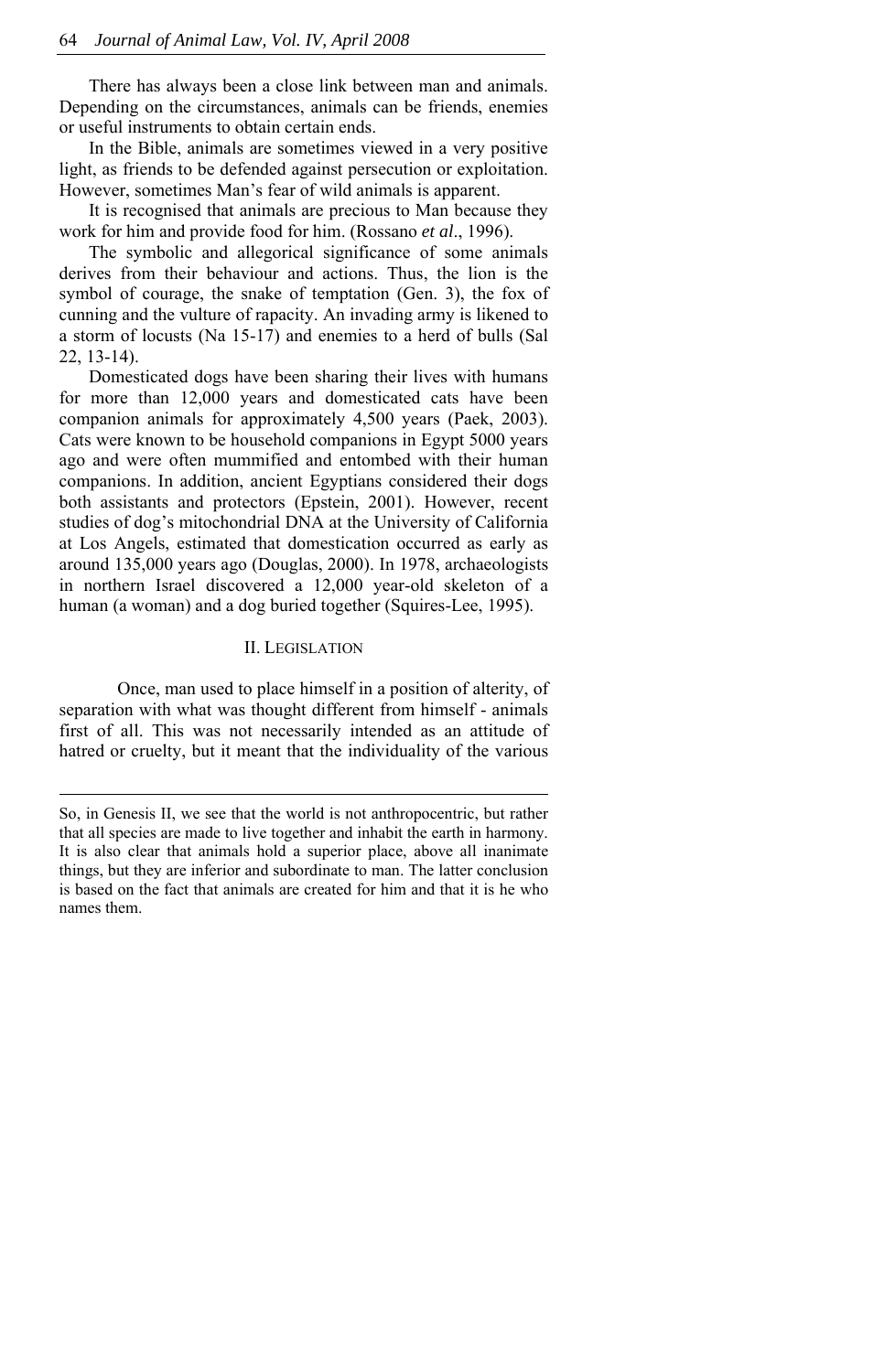<span id="page-6-0"></span>species was taken into consideration only in utilitaristic terms, even when such usefulness was not really economic.

Subsequently the social structure changed: the disintegration of the family, the ever more frenetic rhythms of life and the progressive levelling of social roles led man to a reorganization of his own ego, to a different consideration of his own identity in favour of other living beings. The symbolic distance between the two worlds, human and animal, which seemed great earlier, is now beginning to take on new aspects (Passantino, 2007).

According to Barton-Ross and Baron-Sorenson, "Changes in human mobility and family structure have increased the likelihood of people forming significant attachments to pets" (Barton-Ross and Baron-Sorenson, 1998).

# *A. Sources of EU Laws Relating to Protection of Companion Animals*

The stages of this evolution are marked by some important documents.

The Universal Declaration of Animals' Rights, proclaimed on October 15, 1978 at UNESCO ([United Nations Educational,](http://www.unesco.org/)  [Scientific and Cultural Organization](http://www.unesco.org/)) House in Paris (Chapouthier & Nouët, 1998), that animals have rights and established that the violation of such rights led and continues to lead man to commit crimes against the natural world. But, above all, it asserts that there cannot be respect among men if first they do not respect animals.

The Declaration<sup>[7](#page-6-0)</sup> does not have any legal value and it does not envision any type of sanctions. However, it represents the fundamental point of departure for all the events that have taken place since, such as the European Convention for the Protection of Companion Animals, approved in Strasburg on 13<sup>th</sup> November  $1987^8$  $1987^8$  $1987^8$ .

 $7$ The declaration provides a code of biological ethics for the environment and all the living beings, based on every species' right to live. *See* League for Animal Rights, at http://league-animal-rights.org/ 8

At [http://conventions.coe.int/Treaty/EN/Treaties/Html/125.htm,](http://conventions.coe.int/Treaty/EN/Treaties/Html/125.htm) visited April 27, 2005.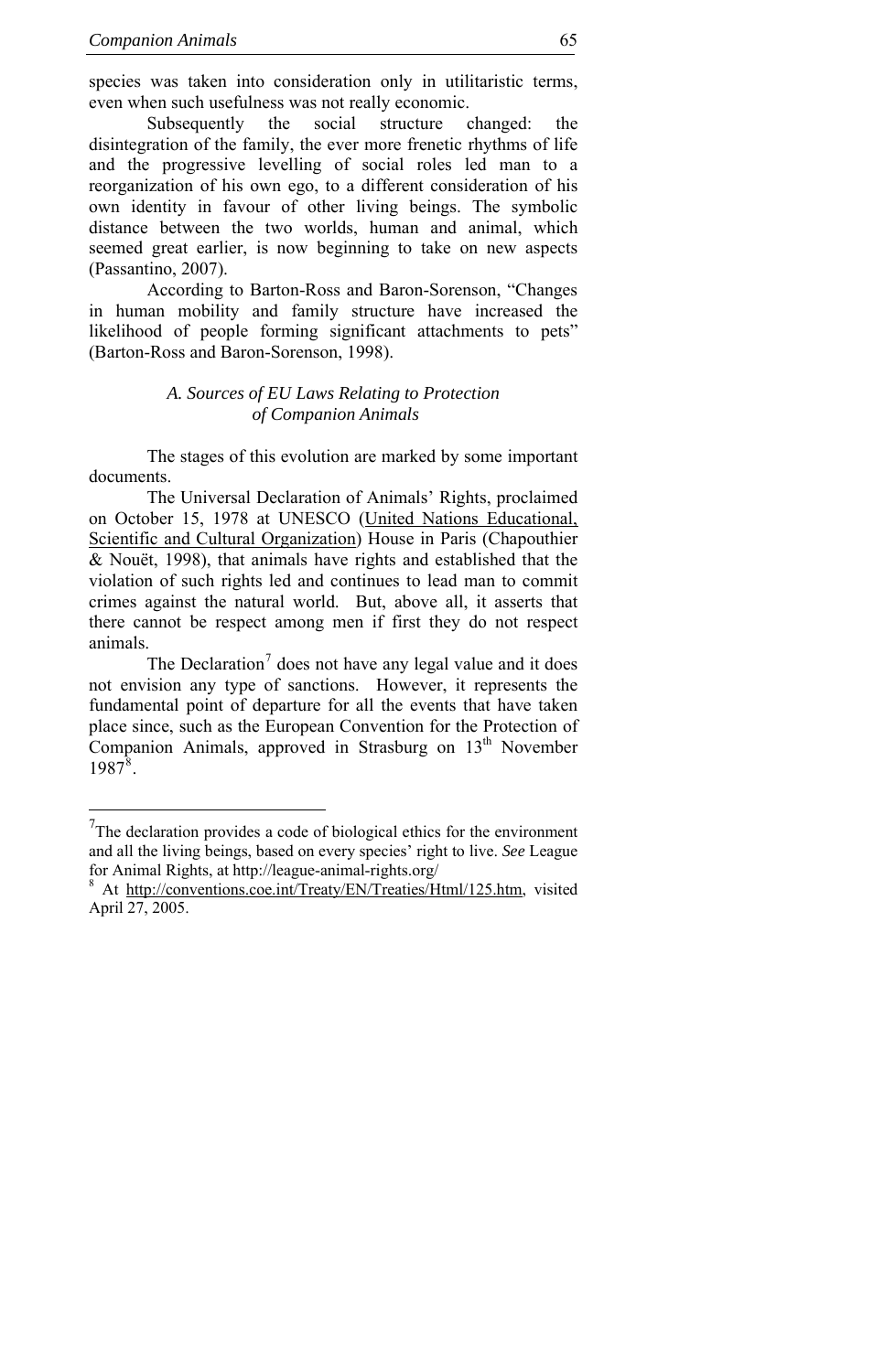This recognises that "in consideration of the particular ties existing between man and companion animals," man has the moral obligation to respect all living creatures.

In Contrast to the US, the European Convention for the protection of Pet Animals expands the guardian role of humans with regard to their companion animals.

The basic principles for animal welfare presented in this treaty are that nobody shall cause a pet unnecessary pain, suffering, or distress. Additionally, it provides that no one shall abandon a companion animal. The provision on maintaining a pet requires accommodation, care, attention, water, food, and exercise for the pet and that the guardians must take reasonable measures to prevent the animal from escaping.

The European Convention has been signed but not ratified by Italy (table 1). Nevertheless, many of its precepts have been acknowledged by number law no. 281 of 14<sup>th</sup> August 1991 (Anon, 1991). This, at last, shows a radical change of perspective in juridical guardianship, with the awareness of the fact that an animal is a psycho-physical entity, capable, like man, of feelings and emotions, of pain and anguish (Passantino & De Vico, 2006). A subject with rights, and so fully to be safeguarded, no longer an object, regarded only as a "*res*" useful to man.

Article 1 of the aforesaid law indicates the state as the fundamental promoter of such guardianship.

Therefore, the "Safeguarding of Animal Welfare" aims to recognize animals' role and habitat considering them as our fellow earthly tenants, reducing their exploitation and subjection by man.

It must be specified that this concept is part of a wider movement at a communitary level. In fact, the provisional text of article III-5*bis* of the European Constitution sanctions the obligation for the Union and the Member States to take into account, in the matter of animal welfare, that they are sentient beings.

The recognition of animal dignity as sentient beings, besides constituting a value strongly shared by most Italian citizens, is contained in the Protocol on Animal Protection and Welfare, attached to the final act of the institutive Treaty of the European Union, approved in Amsterdam in 1997 (Anon, 1997). This demonstrates how strongly the need for animal safeguard and welfare is perceived by the UE Members.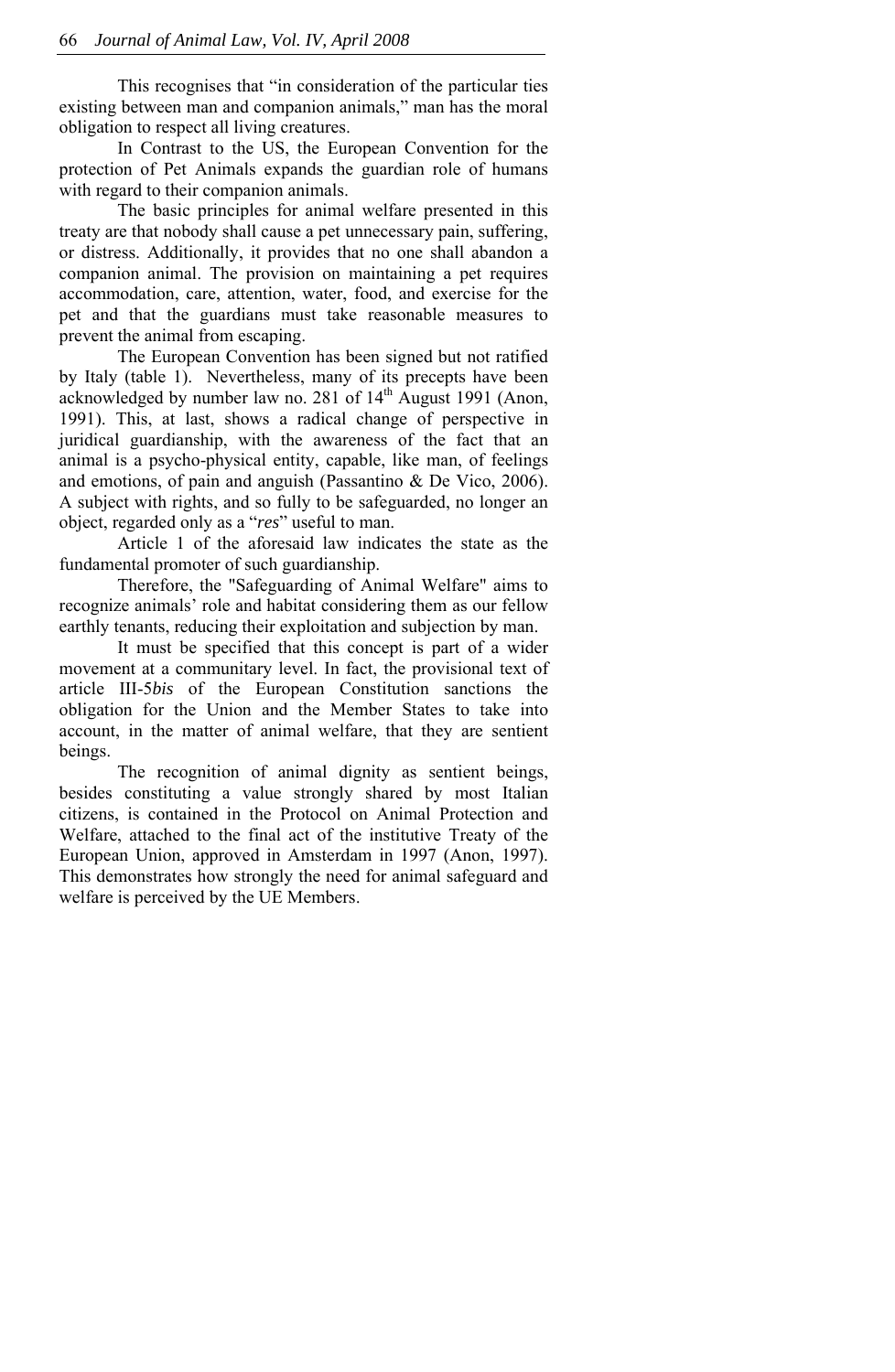j

# <span id="page-8-0"></span>*B. Are Companion Animal Property or Sentient Being?*

Common law and civil law traditions are dualistic in that there are two primary normative entities in this system: persons and things. Animals are treated as things, and, more specifically, as property of persons<sup>[9](#page-8-0)</sup>.

The Sources of the Italian Law did not recognise any rights for animals In Roman law, animals were "*res*" (things) and sometimes were put at the same level as the other "thing", that is to say slaves.

The same, for example, is in the United Kingdom (UK) and the United States  $(US)^{10}$  $(US)^{10}$  $(US)^{10}$ .

The legal status of animals in the UK remains as it always has been, that of property so far as domestic and captive animals are concerned.

But there is a cultural difference between two states. In the UK, property rights are important, particularly so far as common law is concerned. But by and large there is less opposition in principle to qualifying property rights. In the US, constitutional rights are somewhat tied to or based upon property rights.

In the spirit of the Italian modern law, the animal "thing" has become a "movable thing"<sup>[11](#page-8-0)</sup>, as opposed to "immovable things".

<sup>9</sup> For a general discussion of the status of animals as property, *see* Francione GL, Animals, Property and the Law, Ed. By Tom Regan, Temple University Press, 1995.

<sup>&</sup>lt;sup>10</sup> Under the current U.S. legal framework, animals are clearly treated as a form of personal property.

<sup>&</sup>lt;sup>11</sup> Article 812 Civil Code in the third book, second section, distinguishes between movable and immovable properties, decreeing that: "soil, spring and watercourse, trees, building and other are immoveable properties (....), even if these are only temporary tied to the soil, and generally immoveable is everything that is incorporated into the soil naturally or artificially (....) moveable properties is everything else". Animals are included in this definition of moveable properties.

The animal-being essence is pointed out in the article 820 c.c., which distinguishes between natural fruits and civil fruits: natural fruits are those which come from thing,.......as agricultural products, woods and parts of animal......".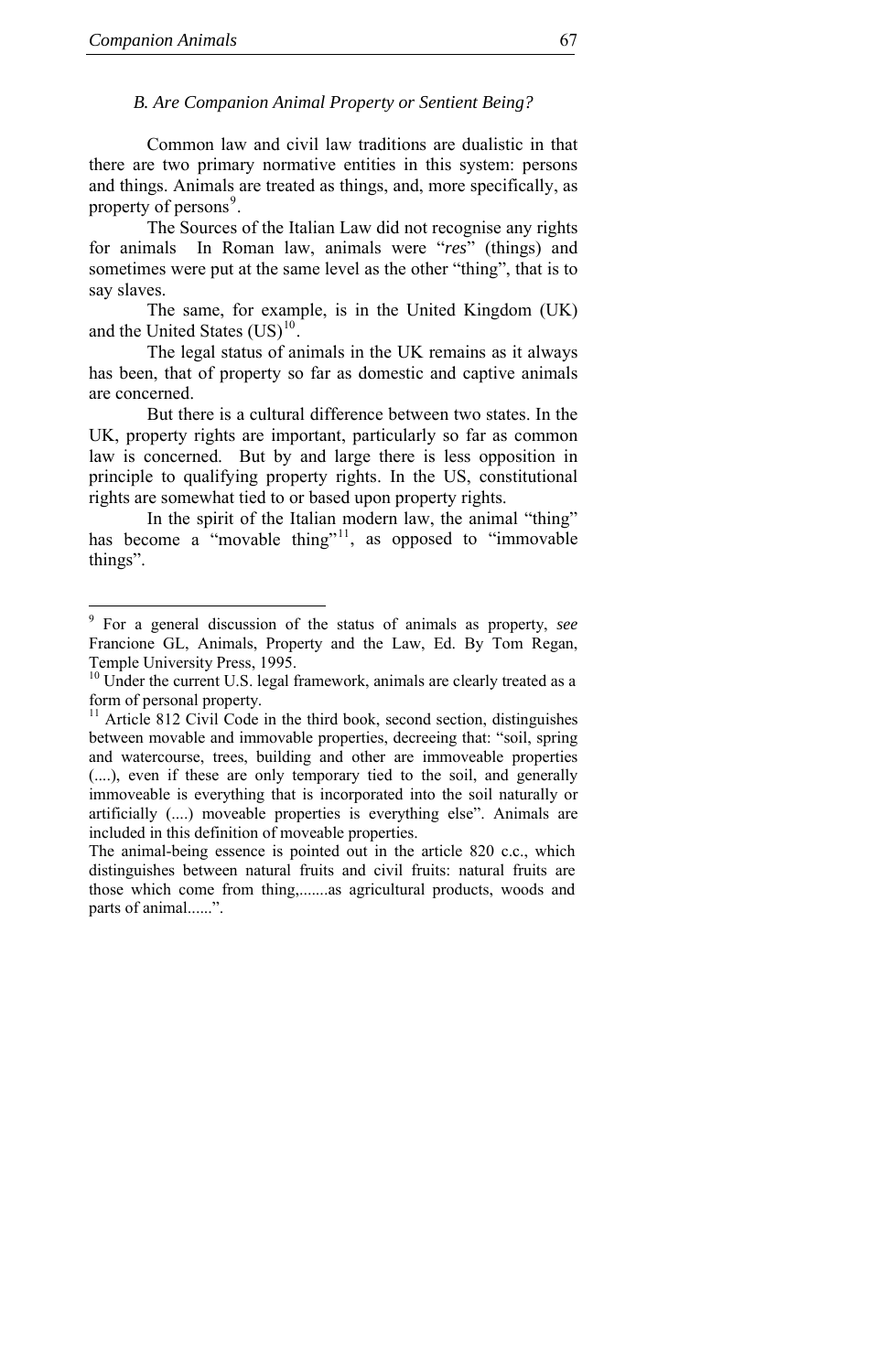It is true that animals' suffering is also recognised by the law, which aims to prevent it by making certain behaviour obligatory, but animals are still juridically considered as "things" (Passantino *et al*., 2004), as a good owned by men (articles 810 and 812 of the Italian Civil Code).

The denial of rights to animals depends on a series of juridical, scientific, philosophic and moral reasons.

The Juridical tradition also does not recognise for nonhuman beings qualities which are proper to human beings, and it considers the expression "animals' right" as a "metajuridical" concept.

Thus it is clear that owner as *dominus* may treat his animal as he wishes, observing the existing protective laws.

However animals should be treated not as objects but as subjects "worthy of consideration" and accepted in a new legal framework. This is considering that the ethological studies have highlighted new important aspects on animal behavior and animal social life as well, casting new light on their capacity of feeling pleasure, pain, as well as having interests and being capable of satisfying these interests. For an explanation, see Francione GL. Introduction to Animal Rights: Your Child or the Dog? Temple University Press, 2000; Galvin RW. What Rights for Animals? A Modest Proposal, Pace Environmental Law Review 1985; 2: 245; Goodkin SL. The Evolution of Animal Rights. Columbia Human Rights Law Review 1987; 18: 259; Kelch TG. Toward a Non-Property Status for Animals. New York University Environmental Law Journal 1998; 6(3): 531-539; Regan T. Do sentient beings have an inherent value? International Conference CIWF, London 17-18 March 2005; Regan T. The Case for Animal Rights. University of California Press: Berkeley, USA, 1983; Rollin BE. The Unheeded Cry: Animal Consciousness, Animal Pain, and Science. United Kingdom: Oxford University Press, 1989; Singer P. Animal Liberation: A New Ethics for Our Treatment of Animals. (2d ed., Avon 1990).

Finally, also the article 1496 c.c., which regulates animal trading, regarding animals as res, decrees that: "... special laws guarantee for the flaws or , if there are no laws, local customs shall guarantee. When local customs do not provide, previous laws should be observed", i.e. civil code regulations regarding property sale should be applied. The parties to the case, if they are at variance or if laws do not provide anything, should use the regulations of the trading area. Also flaws of "sold things are regulated by local customs, while civil code is considered as subsidiary", considering that special laws addressed to the flows of "sold thing" are lacking.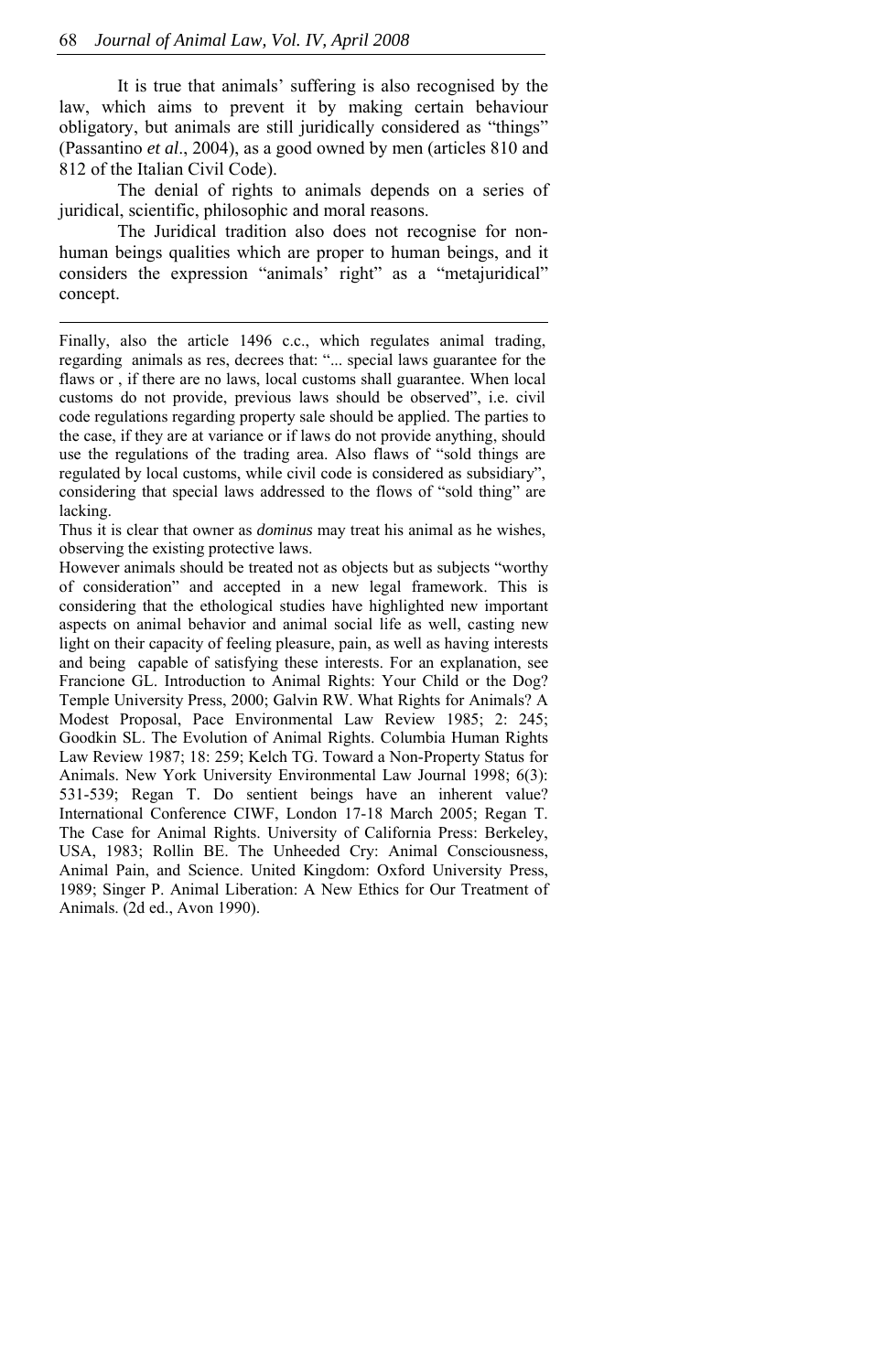David Favre (2000) writes that "Animals are not humans and are not inanimate objects. Presently, the law has only two clearly separated categories: property and juristic persons".

In fact, animals are personal property, and, as personal property, have value. Duckler (2002) has stated that:

"… animals are fundamentally distinct from manufactured commercial objects in that value in at least three ways.

First, animals, by their nature, are inherently unique and irreplaceable objects. Concepts of modern genetics command the recognition that every individual sexually-reproducing animal is a distinct fingerprint of nature, each unlike that of any other. … The awesome power of the genetic variation to construct a singular and unique object in the universe cannot be applied to nonliving commercial properties, even handcrafted ones. … Second, animals, as a legally recognized group, are relatively unusual. Most animals are much more novel and noticeable commercial items than are the majority of objects placed into the stream of commerce or woven into our social fabric. As with works of art, market transactions involving larger animals, captives, and companion animals are more pointedly vulnerable to public scrutiny, and under such scrutiny often become cloaked with a notoriety not accompanying non-living goods. That those transactions engage the emotions and strident opinions of the communities of buyers and sellers in which they occur, suggests that the items involved in the exchanges are special goods worthy of more sensitive treatment than that given standard trade items.

Finally, animals have a relatively serious impact on human communities. Most animals, as distinct from inanimate objects, are an integral part of the ecological and psychological health of every community in which they reside. Because overall biological and cultural diversity is increased by the presence, and damaged by the absence, of captive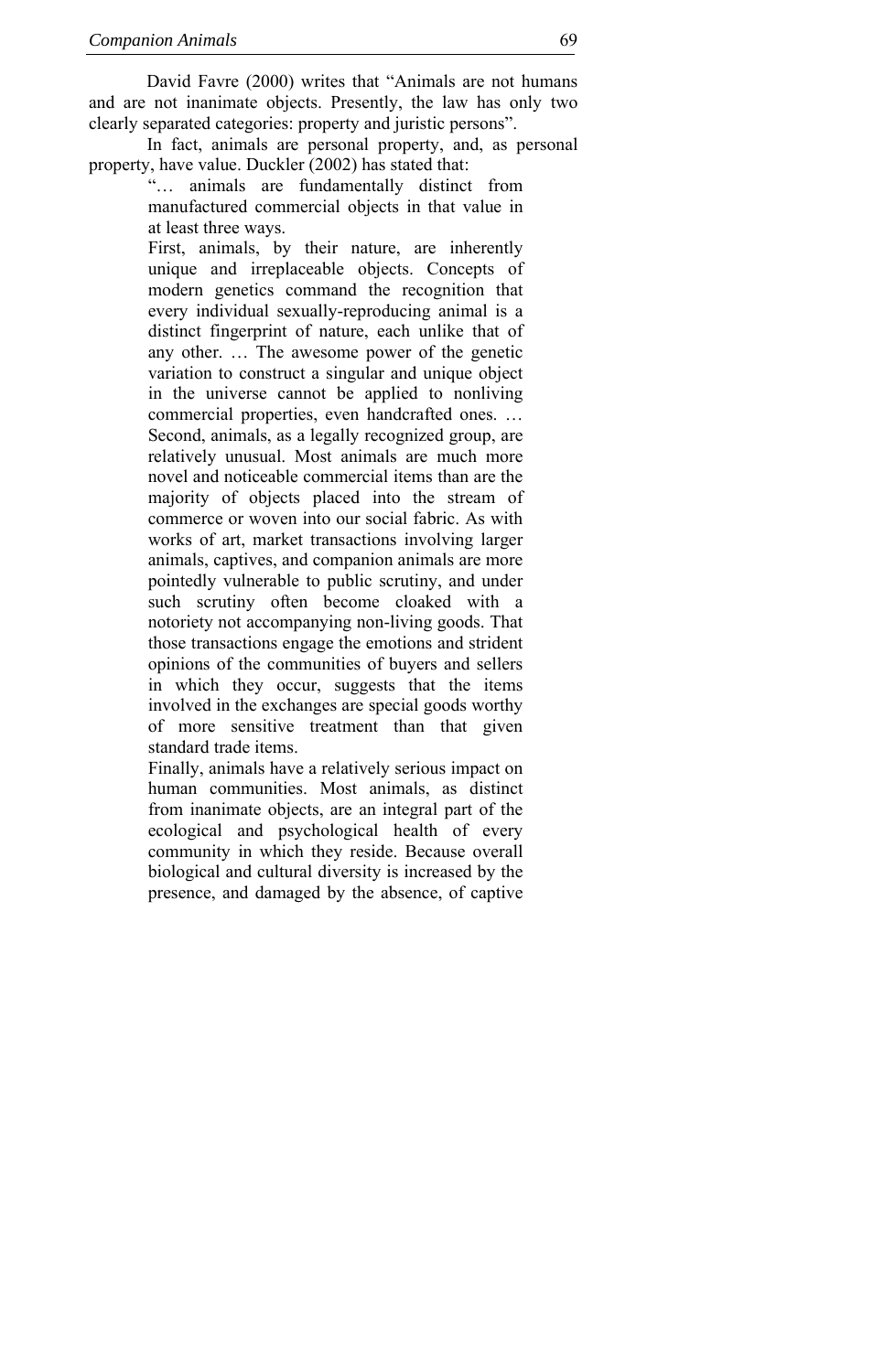<span id="page-11-0"></span>and companion animals, oscillations in our public health transcend the self-interest of just the owners, buyers, and sellers in the marketplace. In other words, more than purely economic interests are at stake in the ownership of animals as personal property because of what animals are. Laws regulating animals as property encroach slowly and surely on the protection and enforcement of our nation's environmental health. …"

# *C. Animals as Sentient and Emotive Being.*

A sentient being is a being that, by virtue of its characteristics, has the capability of experiencing suffering, both at physical and psychological levels, regardless of the species to which it belongs.

Only the members of the animal kingdom can be sentient, although not every animal species possesses the characteristics that would make their members be considered sentient beings.

Sentient animals are beings that have a physical and psychological sensibility, which allows them – in the same way as humans – to experience pain and pleasure<sup>[12](#page-11-0)</sup>. And it is certain that they naturally seek, by all means available to them, to avoid painful experiences.

 $\overline{a}$ 

 $12$ Contemporary philosophers such as Jeremy Bentham have argued that the question is not can animals reason, but can they suffer? Peter Singer argues that the utilitarian principle of the greatest good for the greatest number should include animals because they too can feel pleasure and pain. In fact, he has said: *"… They have conscious experiences, … they can feel pain or suffer in some way, and in that very direct sense, they can be harmed. … I think there are other living things, certainly, definitely plants, and arguably some things that belong to the animal kingdom of which that might not be true*;.....". 5<sup>th</sup> Animal Conference on Animals and Law - September 25, 1999, New York City.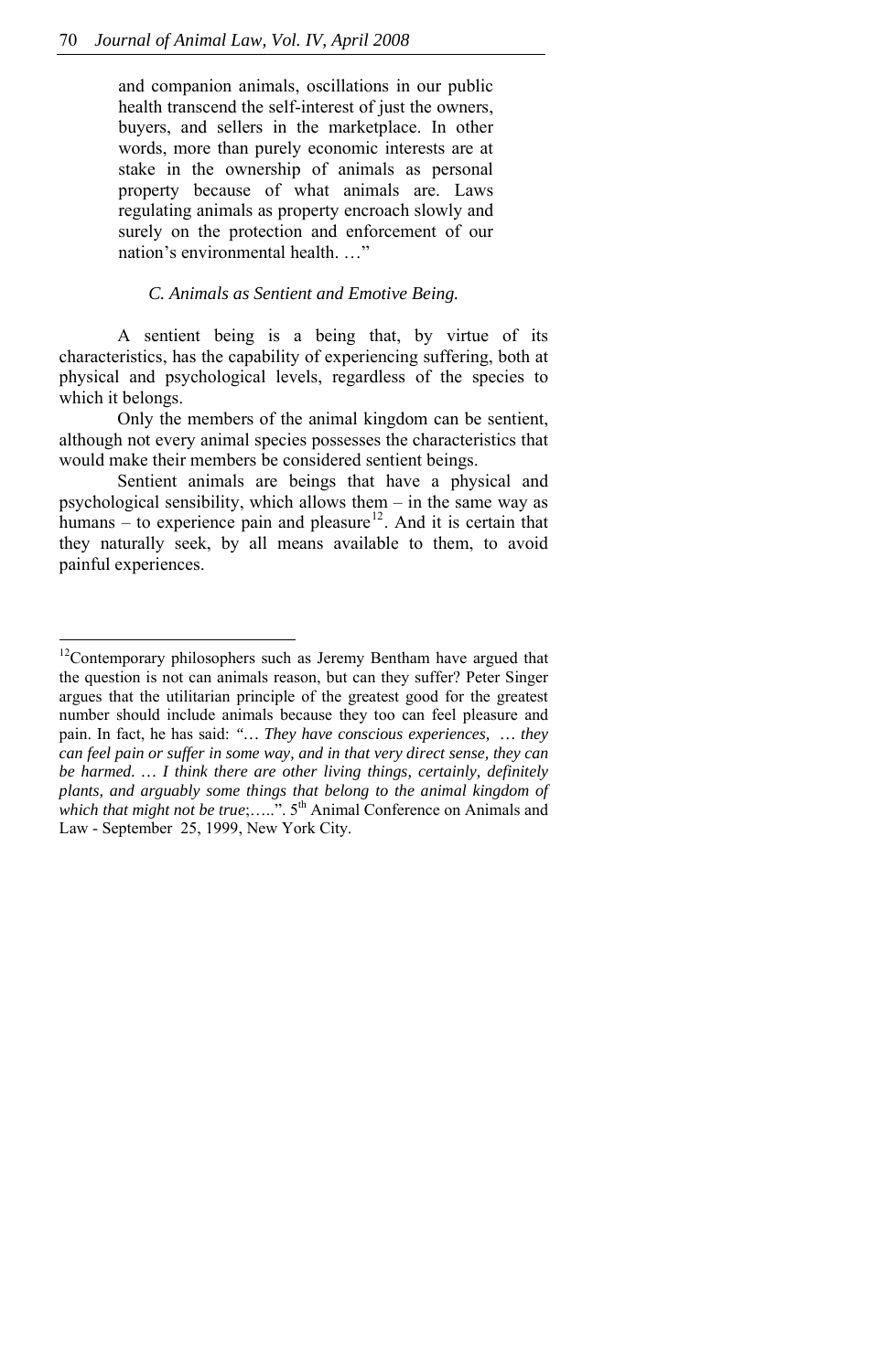j

<span id="page-12-0"></span>Animals also have a life $13$  and a liberty of their own, which they naturally seek to preserve, once again in the same way as humans do. And, exactly in the way humans look at the experience of suffering and to the deprivation of life and liberty as harms that should be avoided by them, they should also look at the experience of suffering and the deprivation of life and liberty as evils that should be avoided for animals, since animals, just like humans, even considering the differences, do not have any interest in being subjected to these harms.

In fact, humans look at suffering as having a moral relevance in the sense that every act that consists in deliberately inflicting suffering on another person is considered a morally condemnable act. In the same way, every deliberate act leading to life and liberty deprivation for another person is considered a morally unacceptable act. Laws in all human societies that value life, liberty and happiness as fundamental values reinforce these fundamental principles. Still, these legal principles are rarely extended to animals, although they too have no interest in being subjected to any kind of suffering, deprivation of life or of liberty.

Presently, respect for animals is a moral and social value that assembles a very solid consensus in human societies, imposing itself with more or less strength depending on the historical, social and cultural circumstances of each society.

Scientific evidence (data) supports the contention that animals are sentient and emotive beings. Research has shown that mammals share similar emotive and cognitive characteristics with humans and that mammals are remarkably similar to humans both neurologically and genetically<sup>[14](#page-12-0)</sup>. Moreover, many scientists have

 $13$ In Singer's opinion, animals are sentient beings, not sub-human beings with proto-human behaviour. All sentient beings are of intrinsic value because of their conscious state and each conscious life has equal value. For further discussion on this issue, see PETER SINGER, ANIMAL LIBERATION: A NEW ETHICS FOR OUR TREATMENT OF ANIMALS (Random House 1975).

<sup>14</sup>Thomas G. Kelch, *Toward a Non-Property Status for Animals*, 6 N.Y.U. Envtl. L.J. 531, 539 (1998).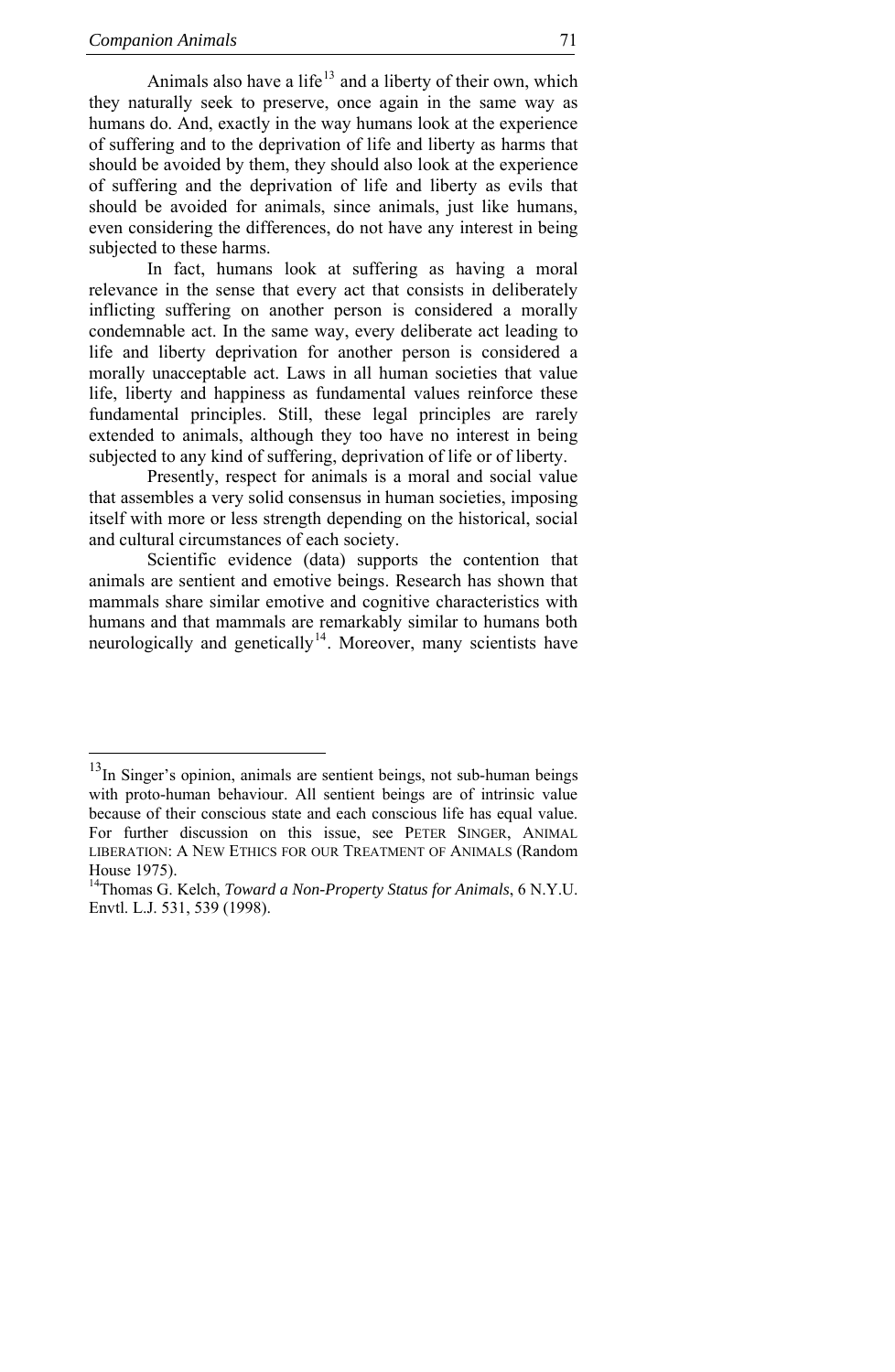<span id="page-13-0"></span>concluded that the DNA of animals and humans has "a ninety percent match or agreement with each other"<sup>[15](#page-13-0)</sup>.

The law should reflect society's recognition that animals are sentient and emotive beings capable of providing companionship to the humans with whom they live (Passantino, 2006).

## *D. Sentiente of Animals as a Constitutional Principle.*

The acknowledgment of animal dignity as sentient beings<sup>[16](#page-13-0)</sup>, besides constituting a strongly shared value by most Italian citizens, is contained in Protocol on Animal Protection and Welfare, which demonstrates how important animal safety and welfare is perceived by the UE State Members<sup>[17](#page-13-0)</sup>. It states that "... to ensure improved protection and respect for the welfare of animals as sentient beings."

There is a fast growing group of states where the moral and social value that the respect for animals represents is also recognized as a legal value, which makes animals benefit from specific legal protection.

An important example is Germany, which has recently introduced the protection of animals in its Constitution, becoming the first European Union member-state to do it.

j

<sup>15</sup>Lyann A. Epstein, *Resolving Confusion in Pet Owner Tort Cases: Recognizing Pets' Anthropomorphic Qualities Under a Property* 

<sup>&</sup>lt;sup>16</sup>In the [philosophy](http://en.wikipedia.org/wiki/Philosophy) of [animal rights](http://en.wikipedia.org/wiki/Animal_rights), sentience is commonly seen as the ability to experience [suffering.](http://en.wikipedia.org/wiki/Suffer) A being is declared to be sentient if he can physically or psychically suffer. It is characterized by the possession of a developed nervous system and brain. The group of sentient beings particularly includes vertebrate species: mammals (human or not), birds, reptiles, amphibians and fishes. Each sentient being has the right to life and to welfare.

<sup>&</sup>lt;sup>17</sup>Animal laws vary from one country to the next. What one country may value as life, another values only as property. This leads to fundamental differences in the existing laws designed to protect animals. For a brief explanation in Italy, see e.g. Passantino A., *La tutela giuridica del sentimento dell'uomo per gli animali*. Aracne Editrice (2007). An animal's moral statues, be it sentient being or machine, inevitably determines how an animal will be viewed in the eyes of the law.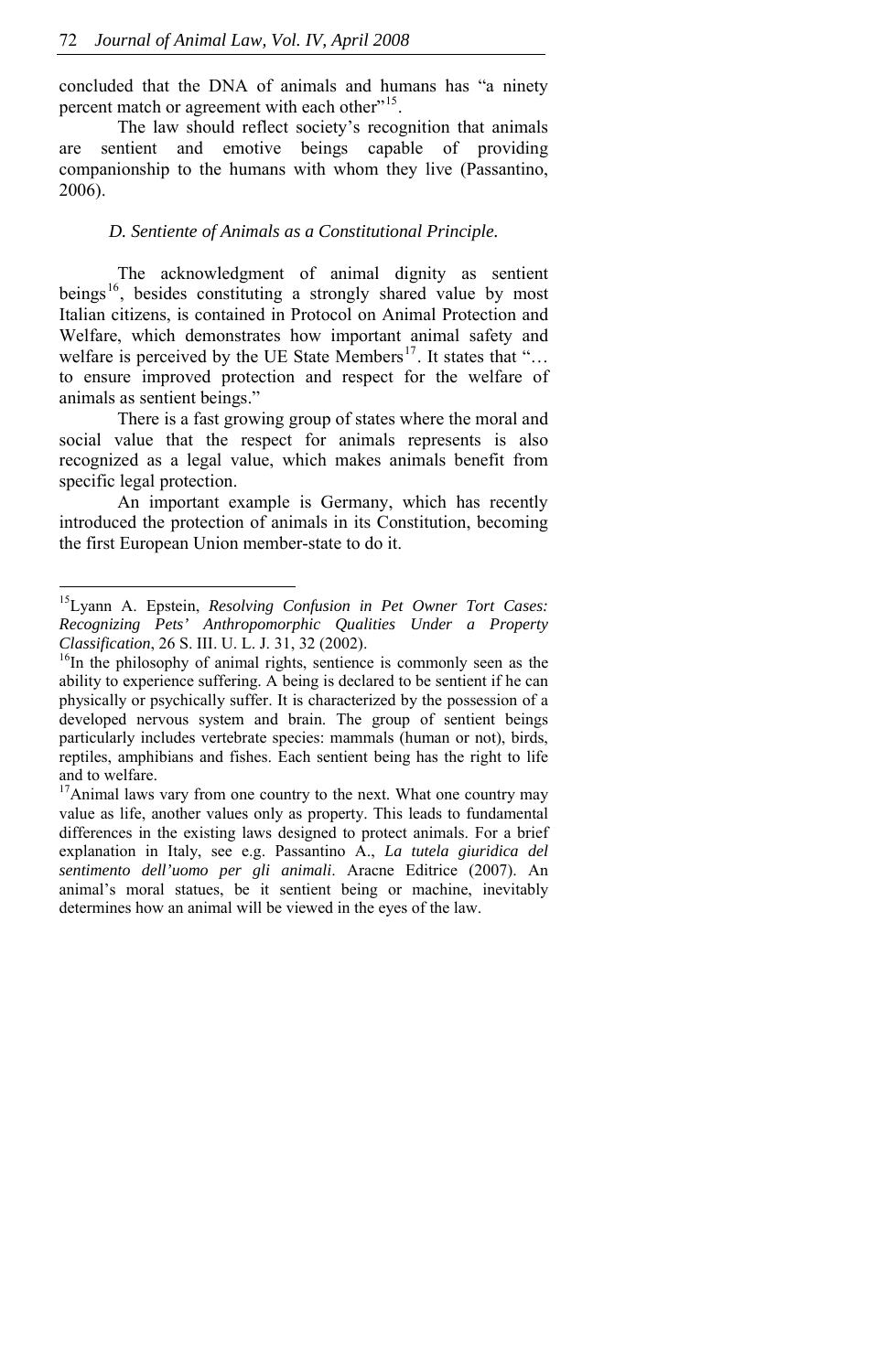<span id="page-14-0"></span>In fact, in July 2002, the German federal Constitution was reformed and the principle was introduced, in the new formulation of the art. 20, according to which the "protection purpose of the natural foundations of life and the animals" is assigned to the State<sup>[18](#page-14-0)</sup>. In German legislation animals are defined as "legal creatures", assuming a status that is placed in the centre between that one of subject and that one of object $19$ .

Hoping to set an example for many other countries, in Italy, the Constitutional Transaction Commission of the Chamber Deputies approved a modification of article 9 of the Constitution that inserts after the words: "The Republic promotes the development of culture and scientific and technical research. The protection of the landscape and the historical and artistic patrimony of the Nation. … the Republic protects the requirements, in matter of welfare, of animals as sentient beings".

Such a constitutional bill in parliament, if approved, would make Italy the second among European countries that recognize animals' status as sentient beings in a constitutional text. Moreover, several proposals of modification have been made recently, according to the code of art. 9 of our Constitution. It is a good idea to list them in order to show better how they are effectively laying the foundations of a new and correct relationship between man, animals and environment. Proposal no 4429, of 28/10/2003 was directed, "with particular care, to the defence of biodiversity, the equilibrium of the ecosystems and of the hydro geological cycles, which are considered common assets of humanity"; Proposal no 4423, of 24/10/2003 it would add to the end of art. 9 the following commas: "the Republic recognizes the environment, the biosphere and the ecosystems to be of irreplaceable value in the interests of the State and the planet, it guarantees the inviolability and protection, not the shortness of life, the protection of the natural resources, all the living species and biodiversity". Proposal no 705, of 12/06/2001, suggested the insertion, after the first code of art. 9, of the following: "The no

<sup>18</sup>P. Unruh, *Animal Protection as a Constitutional Principle – Effects on the Legislation, the Administration and the Judiciary*. Dtsch Tierarztl Wochenschr 110(5),183-186.

<sup>&</sup>lt;sup>19</sup> Johannes Caspar, Animal protection in constitutional law? Dtsch Tierarztl Wochenschr 105(3):85-89 (1998).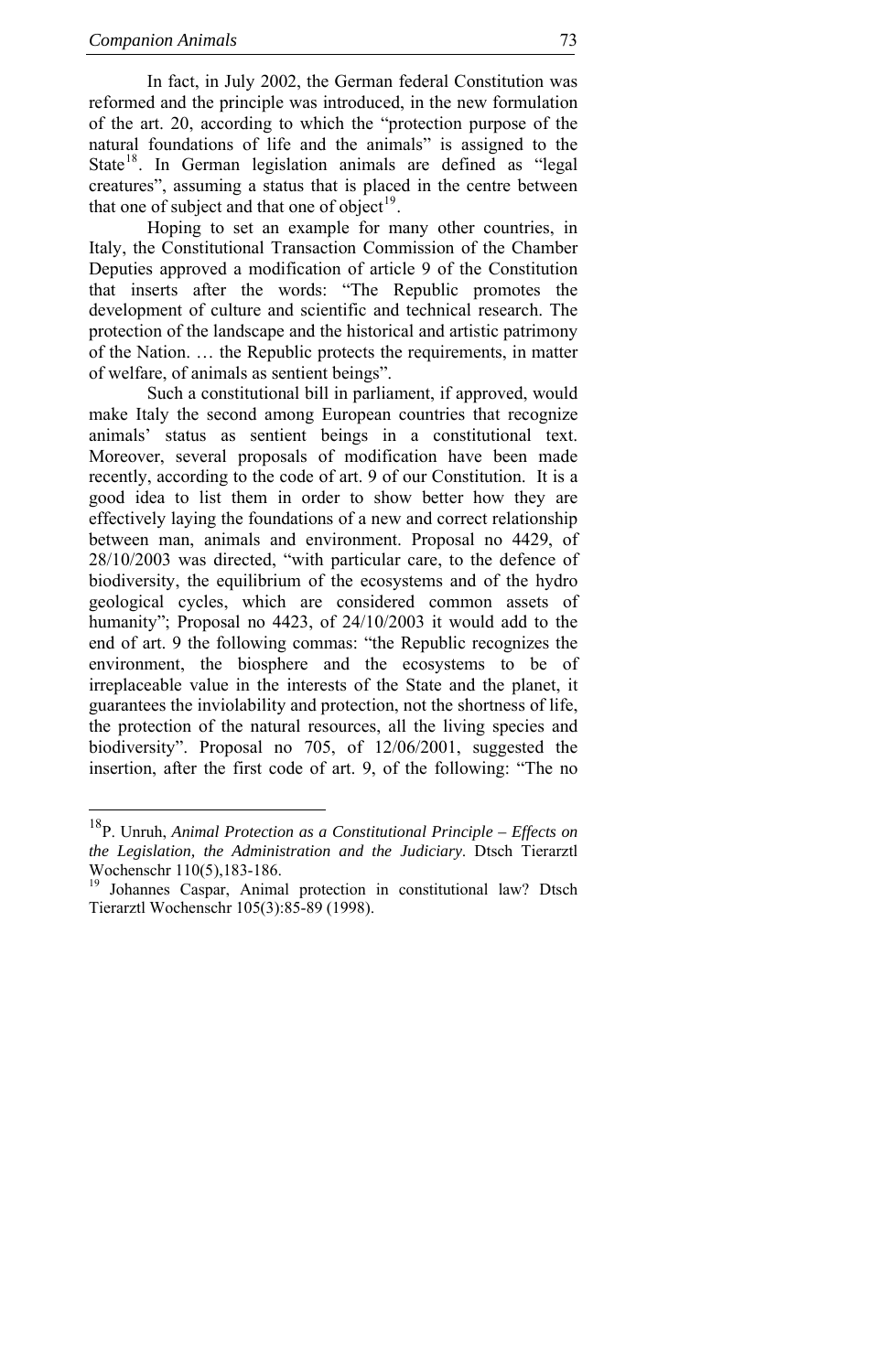<span id="page-15-0"></span>human animal species is directly on par with the life and in compatible existence with their own biological characteristics. The Republic recognizes all the animals as subjects with rights. It promotes and develops services and initiatives regarding respect of animals and the protection of their dignity". It is hoped that the proposal of reform of the Italian parliamentarian commission becomes part of a greater movement at a communitary level. In fact, the temporary text of article III-5*bis* of the European Constitution sanctions the obligation for the Union and the Member States to take into account in the matter of animal welfare that they are sentient beings. This brief review, testifying the great evolution in collective sensibility with regard to the safeguarding of natural equilibriums and the correct relationship between living creatures demonstrates how much can still be done to attain the recognition of a more modern legal status of animals and at the same time how much we are approaching the objective.

Other examples concern the laws of Norway, Portugal, Switzerland, Sweden, the Netherlands, the United Kingdom and the US will also be referenced.

In Norway animals have not yet obtained legal status as "sentient beings"; in contemporary Norwegian Law, they have legal status as property or nature<sup>[20](#page-15-0)</sup>.

The changing of the legal status of animals in the Portuguese Civil Code from "things" to the category of "animals" or "non-human persons" will be implemented. Portugal will in the near future have the protection of animals included in its Constitution<sup>[21](#page-15-0)</sup>

j

<sup>&</sup>lt;sup>20</sup>In 2003, the Parliament decided that the revised Animal Welfare Act must be based on the assumption that every animal has an intrinsic value. See Norwegian Animal Protection Alliance, http://[www.dyrevern.no/english](http://www.dyrevern.no/english) (last visted March 2006). Because the interests of animals are not covered by the Norwegian Constitution, acts passed by the Parliament are the highest sources of law in the field of animal welfare.

http://www.animallaw.info/nonus/articles/arptconstitutionalproposal [en.htm](http://www.animallaw.info/nonus/articles/arptconstitutionalproposal_%20en.htm)

The reference to the importance of the protection of animals and their welfare that the Protocol on Animal Welfare annexed to the Amsterdam Treaty recognizes and determines is also one of the most consistent legal foundations for the necessity of including in the Constitution of the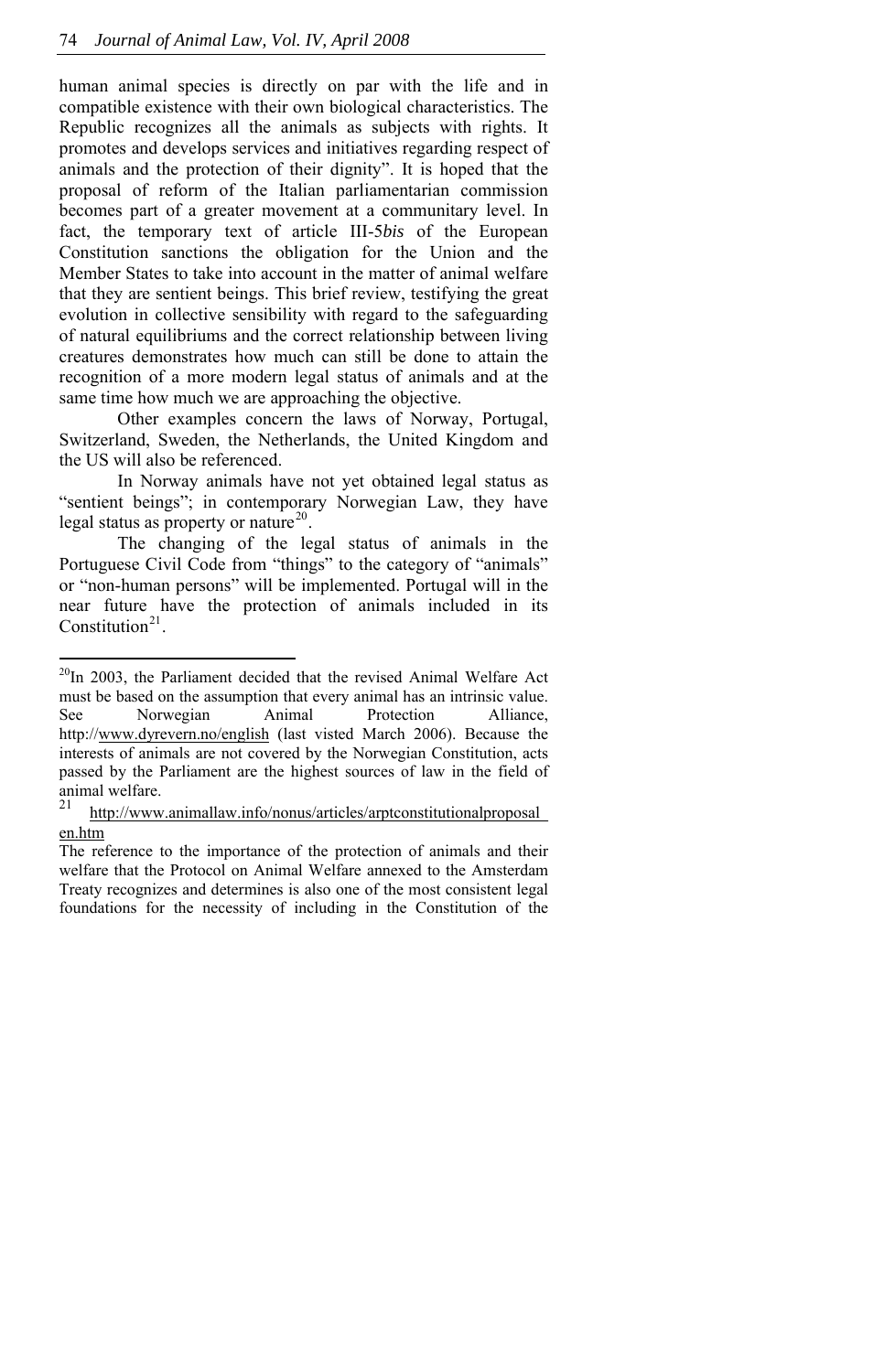<span id="page-16-0"></span>Switzerland has gained international attention as an animal-loving nation. Animal-rights activists in this country aggressively campaigned to raise the legal status of animals and obtained over 100,000 signatures to put a referendum to a national vote.<sup>[22](#page-16-0)</sup> The referendum proposes that animals be given similar legal rights to children in tort offences and divorce proceedings.<sup>[23](#page-16-0)</sup> Another Swiss animal-rights organization is gathering signatures to call for a referendum that proposes even stronger rights for animals<sup>[24](#page-16-0)</sup> and calls for: "the respect of animal's dignity, emotions and ability to feel pain" by amending the Swiss Constitution to enshrine animal's rights.<sup>[25](#page-16-0)</sup>

Portuguese Republic a specific ordinance about the protection of animals. Considering the present Constitution of the Portuguese Republic, in accordance with the last Constitutional Revision of 2001, it is hereby proposed the introduction of the following article in the Constitution, in the Title III - Economic, social and cultural rights and duties, in Chapter II - Social Rights and Duties, figuring from now on as the Article  $73<sup>rd</sup>$  of the Constitutional text, with the following formulation:

> *1. The animals that have a physical and psychological sensibility that allows them to experience suffering are beings intrinsically worthy of respect and protection by all the people and the by the State itself.*

> *2. It is duty of the Portuguese State to promote and insure the respect from the animals that have characteristics pointed in the previous number, taking the necessary measures to protect and preserve them from all suffering, imprisonment and death that are not justifiable.*

> *3. The animals that have the characteristics pointed in the number 1 of this article will only be subjected to the infliction, to imprisonment or to the induction of death in the cases in which that really is necessary and happens according to specific*

<sup>22</sup> See Anne Marie, *Switzerland to Give Human Rights to Animals*, Jan. 4, 2001, http//:www.kuro5hin.org/story/2001/1/4/173316/3956; Brian Carnell, Swiss to Vote on Animal Rights Measure, Animal Rights.net, Sept. 5, 2000, http//www.animal.rights.net/articles/2000/000063.html; Claire Doole, Swiss Ponder Animal Rights, BBC News, Sept. 3, 2000, http//news.bbc.co.uk/hi/English/world/Europe/newsid.908000/08764.stm.<br><sup>23</sup>Marie. *supra* note 22.

<sup>24</sup>Doole, *supra* note 22.<br><sup>25</sup>Doole, *supra* note 22; Marie, *supra* note 22..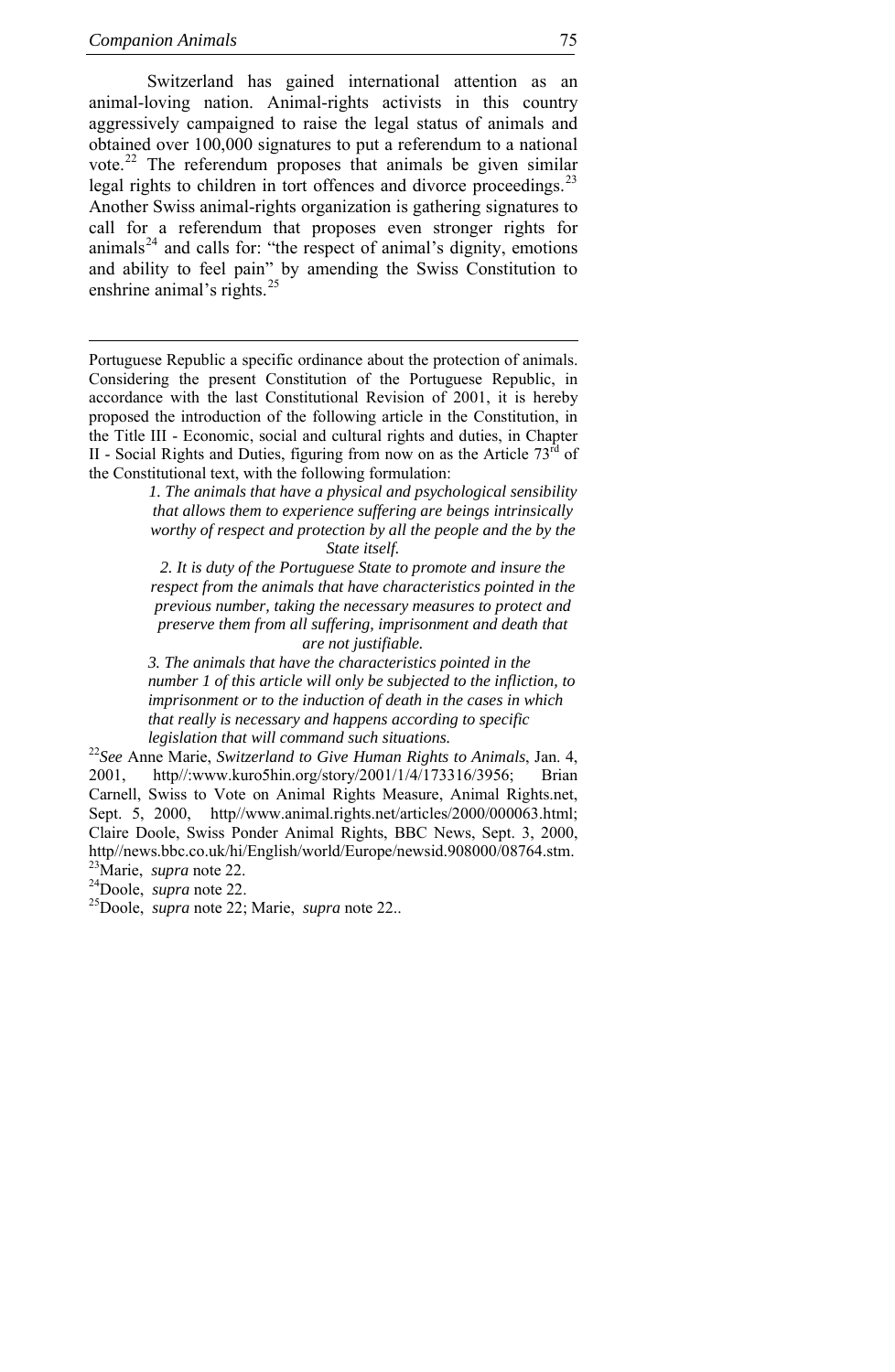<span id="page-17-0"></span>In the United States, even if animals are regarded as individuals with intrinsic value, they will still be classified as property.[26](#page-17-0) The central legal issue at the present time is therefore simply put: "Animals are not humans and are not inanimate objects. Presently, the law has only two clearly separated categories: property or juristic persons."<sup>[27](#page-17-0)</sup>

#### III. COMPANION ANIMAL WELFARE

*A. How Should Well-Being or Welfare Be Defined?* 

<sup>26</sup> 26 "*Animals are property. These three words – and their legal implications and practical ramifications - define the most significant doctrines and cases … and the realities for current practitioners of animal law.*" Frasch Pamela D., Waisman S.S., Wagman B.A., Beckstead S., *Animal Law,* 67 (Carolina Academic Press, Durham, North Carolina 2000) Several authors have critically examined the centuries-long practice of classifying animals as property. *See generally* Steven M. Wise, *The Legal Thinghood of Nonhuman Animals*, 23 B.C. Envtl. Aff. L. Rev. 471 (1996); Steven M. Wise, *Rattling the Cage: Toward Legal Rights for Animals* (Perseus Books 2000); Gary L. Francione, *Animals, Property, and Legal Welfarism: "Unnecessary" Suffering and the "Humane" Treatment of Animals*, 46 Rutgers L. Rev. 721 (1994); Thomas G. Kelch, *Toward a Non-Property Status for Animals*, 6 N.Y.U. Envtl. L.J. 531 (1998); Derek W. St. Pierre, *The Transition from Property to People: The Road to the Recognition of Rights for Non-Human Animals*, 9 Hastings Women's L.J. 255, 270 (1998); Petra Renee Wicklund, *Abrogating Property Status in the Fight for Animal Rights*, 107 Yale L.J. 569 (1997). For relevant case law, see Frasch et al., at 67-107, 175-276.

The definition of animal is limited under the U.S. Animal Welfare Act and applies mainly to warm blooded animals, such as dogs, cats, non-human primates, guinea pigs and rabbits. 7 U.S.C. § 2132(g). For more information on the Animal Welfare Act, see the Animal Legal & Historical Center's AWA Topic Page at

http://www.animallaw.info/topics/spusawa.htm. Although companion animals are considered family members by their guardians, established legal doctrine classifies these animals as property. *See* 4 Am. Jur. 2d Animals§ 6 (1995). 27David Favre, *Equitable Self-Ownership for Animals*, 50 Duke L.J. 473,

<sup>502 (2000).</sup> See Robert R. M. Verchick, *A New Species of Rights-Rattling the Cage: Toward Legal Rights for Animals*, 89 Cal. L. Rev. 207 (2001).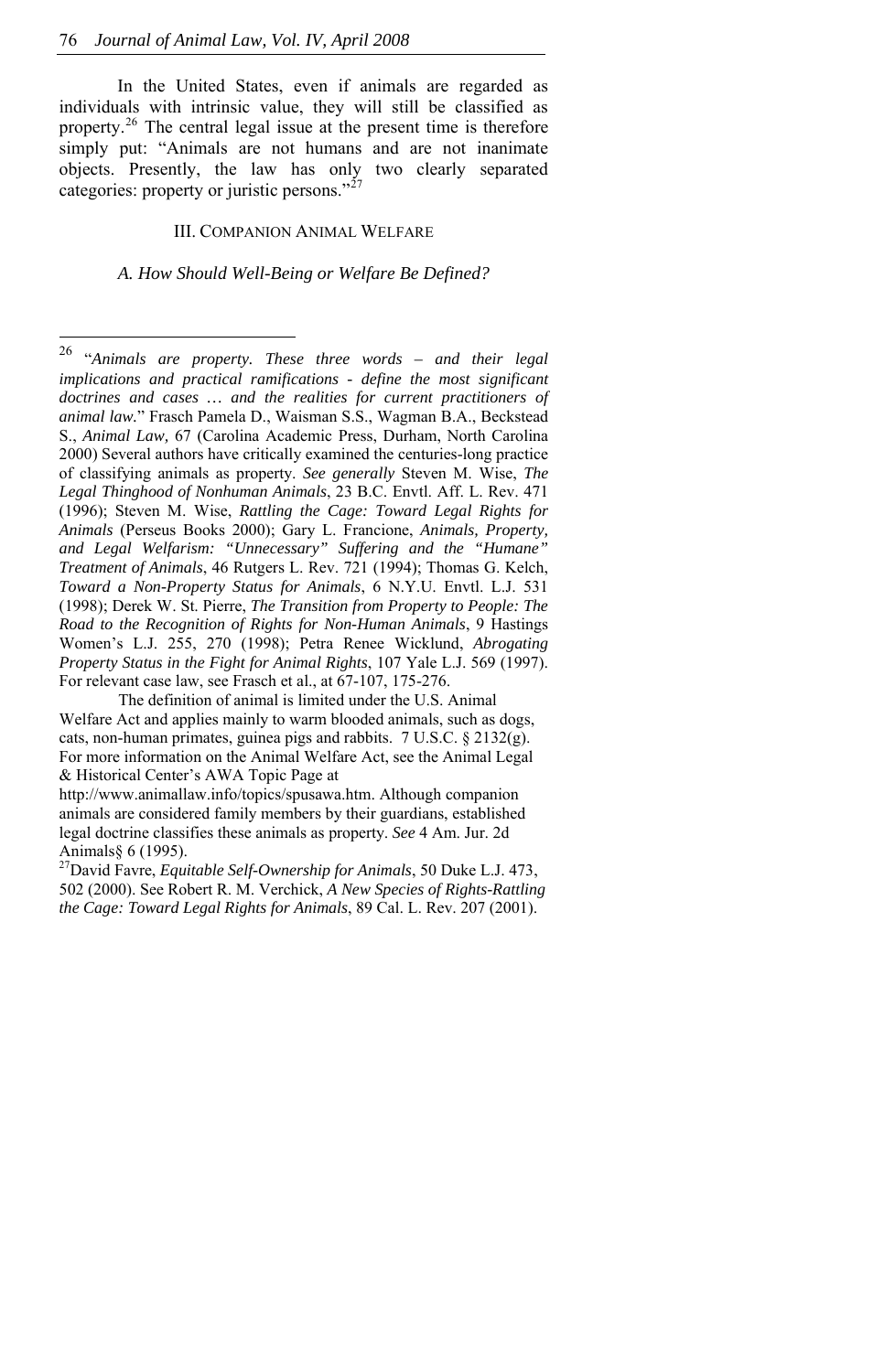<span id="page-18-0"></span>The word "welfare" means, according to the 1993 edition of the Oxford English Dictionary, "happiness, well-being, good health or fortune, successful progress or prosperity."<sup>[28](#page-18-0)</sup>

 A clearly defined concept of welfare is needed for use in precise scientific measurements, in legal documents and in public statements or discussion.

 Welfare is defined in the following way: a state of animal well-being which flourishes when physiological and psychological requirements<sup>[29](#page-18-0)</sup> are met continuously and adverse factors are controlled or absent. It can be readily related to other concepts such as: needs, freedoms, happiness, coping, control, predictability, feelings, suffering, pain, anxiety, fear, boredom, stress and health.

30 Duncan I.J.H., *The changing concept of animal sentience*. Applied Animal Behaviour Science, 100, pp. 11-19 (2006); Ewing S.A., Lay Jr D.C., von Borell E., *Farm animal well-being. Stress physiology, animal behavior, and environmental design*. Upper Saddle River, NJ, USA: Prentice Hall; 1999. p. 357; Fraser A.F., Broom D.M., Farm Animal Behaviour and Welfare, third ed. (1990), Ballière Tindall, London, UK; Fraser D., Weary D.M., Pajor E.A., Milligan B.N., *A scientific conception of animal welfare that reflects ethical concerns*, *Anim. Welfare*, Volume: 6, (1997), pp. 187-205; [Garner](http://periodici.caspur.it/cgi-bin/sciserv.pl?collection=journals&journal=01681591&issue=v86i3-4&article=299_tioaeaaeiiaw&form=fulltext#BIB17-BACK#BIB17-BACK), J.P., Falcone C., Wakenell P., Martin M., Mench J.A., *Reliability and validity of a modified gait scoring system and its use in assessing tibial dyschondroplasia in broilers*, *Br. Poult. Sci.*, Volume: 43, (2002), pp. 355-363; Kirkden R.D., Pajor E.A., *Using preference, motivation and aversion tests to ask scientific questions about animals' feelings*. Applied Animal Behaviour Science, 100, pp. 29-47 (2006); Millman S.T., Duncan I.J.H., Stauffacher M., Stookey J.M., The impact of applied ethologists and the International Society for Applied Ethology in improving animal welfare. Applied Animal Behaviour Science, 86, pp. 299-311 (2004); Moberg G.P., *A model for assessing the impact of behavioral stress on domestic animals*. J Anim Sci, 65, 1228- 1235 (1987); Moberg G.P., Mench J.A., editors. The biology of animal stress. Basic principles and implications for animal welfare. Wallingford, Oxon, UK: CABI International, 2000. p. 377; Rushen J., Taylor A.A., de Passillé A.M., *Domestic animals' fear of humans and its effect on their welfare*. Applied Animal Behaviour Science, 65, pp. 285-303 (1999);

<sup>&</sup>lt;sup>28</sup> http://www.oed.com, visited October 5, 2005.

The reference to both physiological and psychological requirements extends also to behavioural needs. Seamer J.H., *Human stewardship and animal welfare*. Applied Animal Behaviour Science, 59, pagg. 201-205 (1998).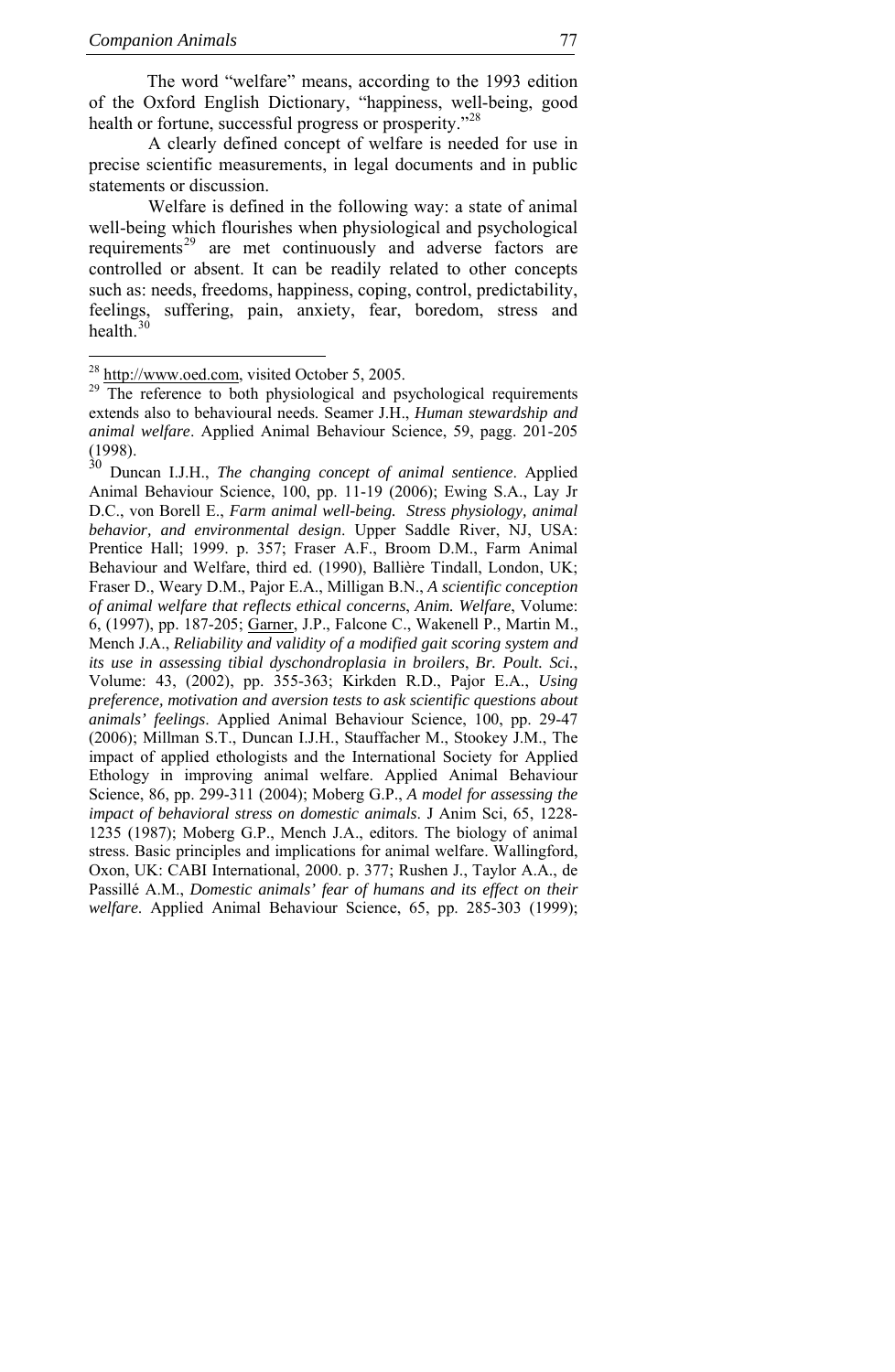<span id="page-19-0"></span> Effects on welfare which can be described include those of disease, injury, starvation, beneficial stimulation, social interactions, housing conditions, deliberate ill treatment, human handling, transport, laboratory procedures, various mutilations, veterinary treatment or genetic change by conventional breeding or genetic engineering.<sup>[31](#page-19-0)</sup>

 Welfare can be measured in a scientific way that is independent of moral considerations. Welfare measurements should be based on a knowledge of the biology of the species and, in particular, on what is known of the methods used by animals to try to cope with difficulties and signs that coping attempts are failing.<sup>[32](#page-19-0)</sup> The measurement and its interpretation should be objective.

Welfare is a broad term, of which health<sup>[33](#page-19-0)</sup> and feelings<sup>[34](#page-19-0)</sup> are important parts. Fraser suggests that three main ideas are

j

[Unti](http://periodici.caspur.it/cgi-bin/sciserv.pl?collection=journals&journal=01681591&issue=v86i3-4&article=299_tioaeaaeiiaw&form=fulltext#BIB31-BACK#BIB31-BACK), B.O., Rowan, A.N., 2001. *A social history of postwar animal protection*. In: Salem, D.J., Rowan, A. (Eds.), State of the Animals 2001. Humane Society Press, Washington, DC, USA, pp. 21–37; Tannenbaum, J., *Ethics and animal welfare: the inextricable connection*, Journal of the

American Veterinary Medical Association 198, 1360-1376 (1991).<br><sup>31</sup> http://www.veterinaria.org/revistas/redvet/n121207B/BA018ing.pdf<br><sup>32</sup> *supra* note 31<br><sup>33</sup> The term "health" is encompassed within the term welfare. Like

welfare, health can refer to a range of states and can be qualified as either "good" or "poor." However, health refers to the state of body systems, including those in the brain, which combat pathogens, tissue damage or physiological disorder. *See* D.M. Broom, *Indicators of Poor Welfare*, British Veterinary Journal v. 142, 524-525 (1986); D. Fraser, *Assessing Animal Well-Being: Common Sense, Uncommon Science*, Food Animal Well-Being, 37-54, West Lafayette, Indiana: USDA and Purdue

University (1993).  $34$  Feelings are aspects of an individual's biology which must have evolved to help in survival, just as aspects of anatomy, physiology and behaviour have evolved. They are used in order to maximise its fitness, often by helping it to cope with its environment. It is also possible, as with any other aspect of the biology of an individual, that some feelings do not confer any advantage on the animal but are epiphenomena of neural activity. *See* D.M. Broom, *Welfare, Stress and the Evolution of Feelings*, Advances in the Study of Behaviour, v. 27, 371-403 (1998).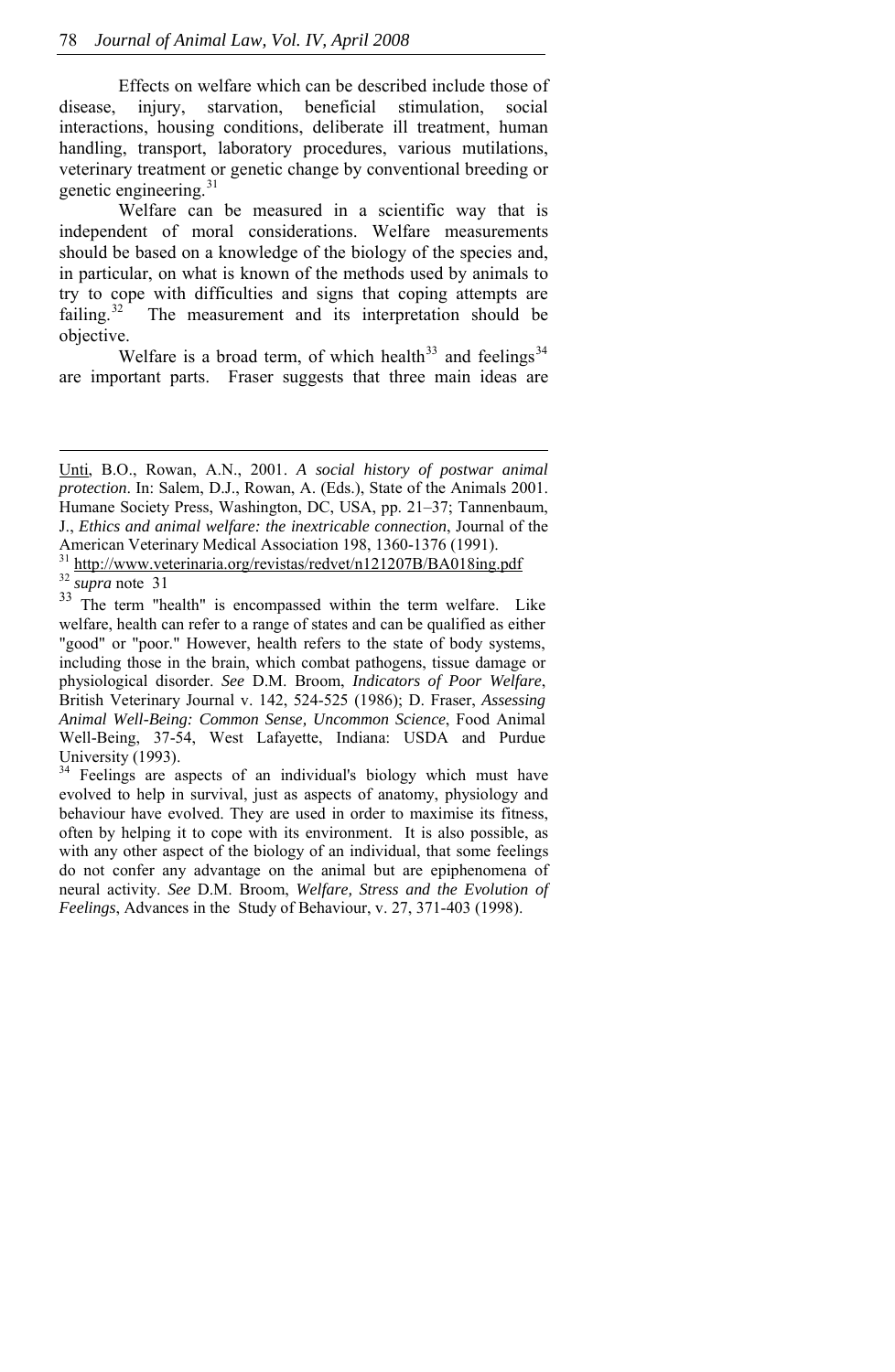<span id="page-20-0"></span>expressed in public discussion concerning animal welfare: i) feelings, ii) functioning and iii) natural living.

 i) The concept of "feelings" in animals relates to both the subjective categories of hedonism and the desire for fulfilment in human well-being.<sup>[36](#page-20-0)</sup> As a definition of animal welfare, the concept is closer to hedonism; for example, Fraser represents this idea as follows: "Animals should *feel* well by being free from prolonged and intense fear, pain and other negative states, and by experiencing normal pleasures."<sup>[37](#page-20-0)</sup>

 However, expression of preferences by animals is often included under the heading of feelings without recognition that this is a separate issue. This is partly because it is often assumed, and sometimes stated explicitly, that pleasure will be achieved and suffering avoided by animals expressing preferences: this is the basis of preference testing. Thus Duncan and Fraser say that:

"One research approach [to the subjective experience of animals] involves studying the preferences of an animal for different environments, and the strength of the animal's motivation to obtain or avoid certain features of the environment. Underlying such research is the assumption that animals will choose (and work to obtain) environments in which they experience more contentment and/or less pain, fear and other negative states." [38](#page-20-0)

There are, then, three possible views on the subjective nature of animal welfare. First, that animal welfare is all about feelings such as pleasure and suffering (hedonism), and that expression of preferences is only relevant because it tends to increase pleasure; thus preference tests may help to reveal such feelings. Second, that animal welfare is about both feelings and preference satisfaction. Third, that animal welfare is all about preference satisfaction; this

j

<sup>35</sup> D. Fraser et al, *A Scientific Conception of Animal Welfare that Reflects Ethical Concerns*, Animal Welfare, Vol. 6, No. 3, 190 (1997). 36 *See* Jensen K.K. and Sandoe P, *Animal Welfare: Relative or Absolute?*

in Applied Animal Behaviour Science v. 54: 33-37 (1997), discussing hedonism, preference testing and animal welfare.<br><sup>37</sup> Fraser, *supra* note 35, at 187.

<sup>&</sup>lt;sup>38</sup> I.J.H. Duncan & D. Fraser, *Understanding Animal Welfare*, *in* Animal Welfare 19-31 (M.C. Appleby and B.O. Hughes, eds., 1997).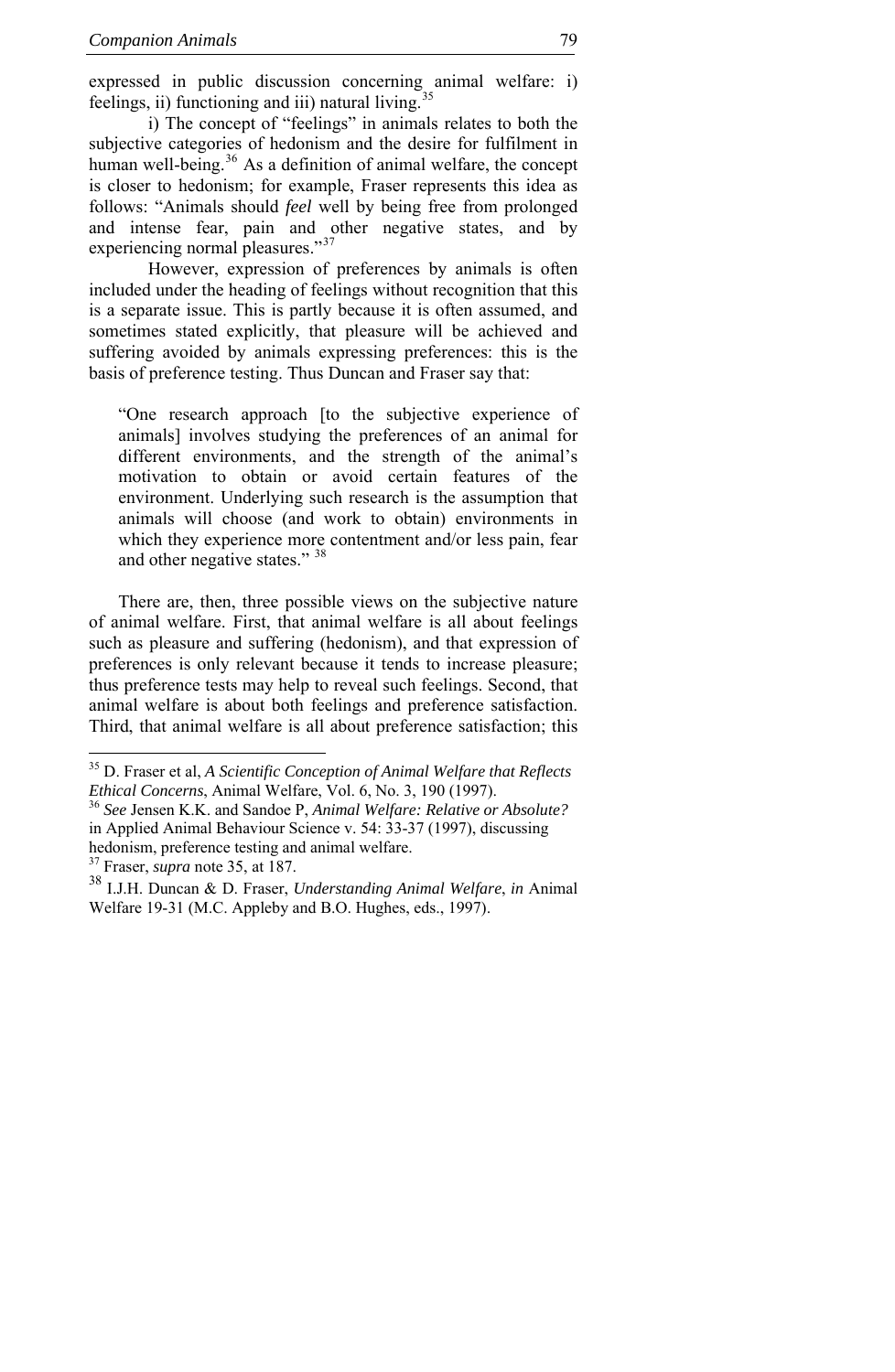<span id="page-21-0"></span>third view is probably rare. Interactions between hedonism and desire or preference fulfilment will be considered below.

 ii) Broom points out that feelings may be an important aspect of functioning.<sup>[39](#page-21-0)</sup> However, it may still be that when it comes to a definition of well-being or welfare it is appropriate to adopt one category as pre-eminent and to think of the others as contributing to well-being or as providing means of assessing it, rather than as defining it. In this case, welfare may be defined in terms of functioning, with any associated variation in feelings or preference satisfaction being seen as secondary.

 iii) The idea of 'natural living' for animals encompasses several concepts, perhaps most commonly that of the importance of living in 'natural environments.' One other major approach to 'natural living' for animals is that proposed clearly by B.E. Rollin:

"It is likely that the emerging social ethic for animals ... will demand from scientists data relevant to a much increased concept of welfare. Not only will welfare mean control of pain and suffering, it will also entail nurturing and fulfillment of the animals' natures, which I call telos."[40](#page-21-0)

There are conditions of an animal's life for which society, science and the legislator can establish requisites of welfare, after having identified physiological and ethological requirements.

The concept of welfare is particularly relevant in the relationship between man and domestic animal or pets, where it is necessary to define the best conditions for the environment, feeding and utilization of animals. An example, in Italy, is the "State-Regions Agreement on Companion Animal Welfare and Pet Therapy," which was signed on  $6<sup>th</sup>$  February 2003 at the State-Regions Conference by the Ministry of Health, the Regions and the Autonomous Provinces of Trent and Bolzano<sup>[41](#page-21-0)</sup> and recognised by

 $\overline{a}$ 

<sup>39</sup> D.M. Broom, *Welfare, Stress and the Evolution of Feelings*, Advances in the Study of Behaviour, v. 27, 371-403 (1998).

<sup>40</sup> Fraser, *supra* note 35, at 190, *citing* B.E. Rollin, *Animal welfare, science and value* in Journal of Agricultural and Environmental Ethics v. 6 (suppl. 2): 44-50 (1993). The term *telos* derives from Aristotle's writings. *See* Aristotle, *The Nicomachean Ethics*. Harvard University Press: Cambridge, Massachusetts, USA (1934).

<sup>&</sup>lt;sup>41</sup> Published in Gazzetta Ufficiale n.51 of  $3<sup>rd</sup>$  March 2003.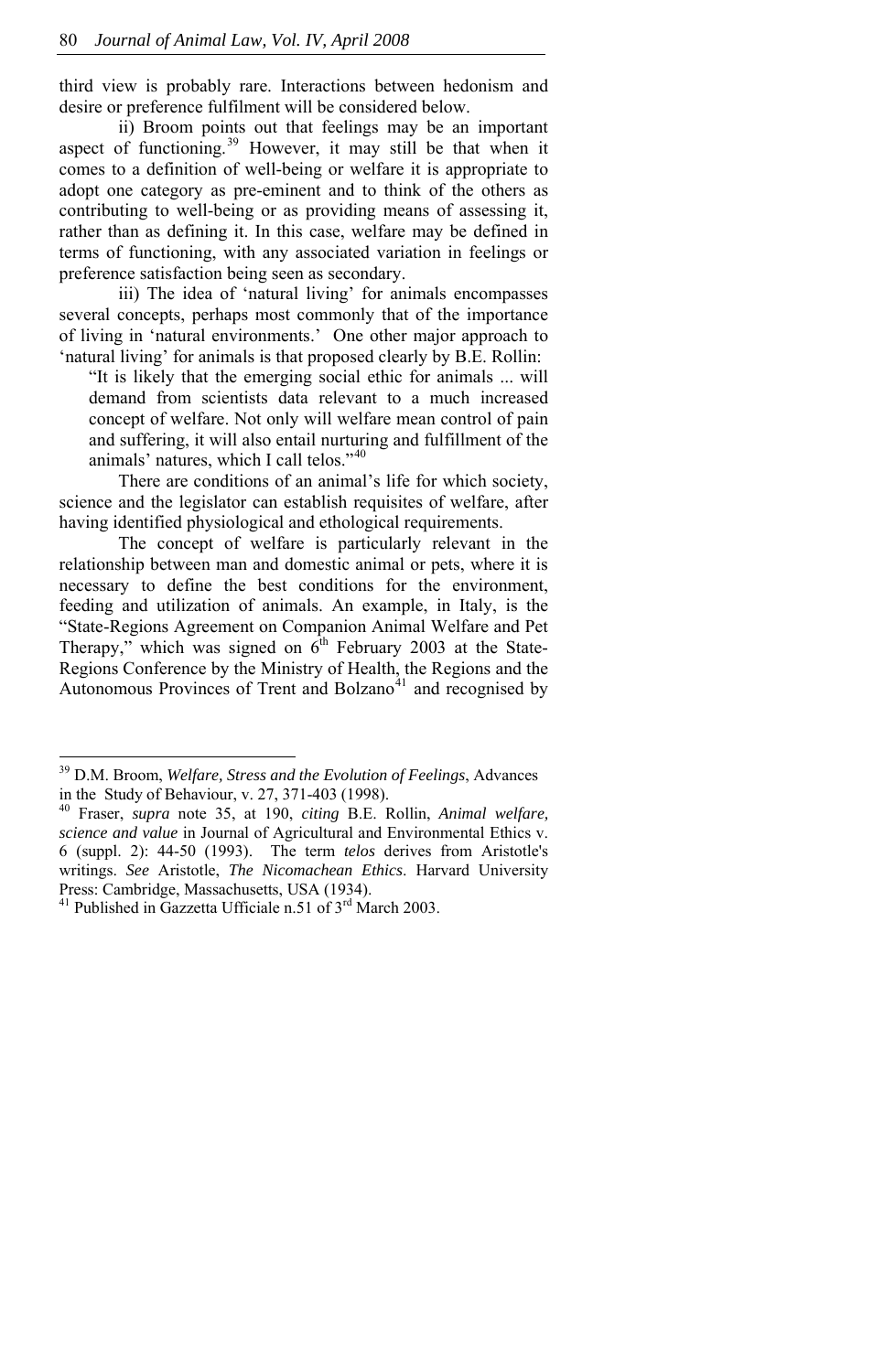<span id="page-22-0"></span>the Council of Ministers (or "Government") in DCPM 28<sup>th</sup> February 2003.<sup>[42](#page-22-0)</sup>

The Agreement defines some basic principles that aims to create a greater and increasingly correct interaction between man and companion animals, to guarantee the latter's welfare in all circumstances, to avoid the inappropriate employment of animals and also to encourage a culture of respect for their dignity in the sphere of innovative therapeutic activities such as Pet-therapy.<sup>4</sup>

 Among the various aspects examined, this agreement especially underlines the responsibilities and duties of a companion animal handler and specifies that any person who lives with a companion animal or agrees to take care of one is responsible for its health and welfare and must house it and give it adequate care and attention. The Agreement also introduced important new measures aimed at reducing the numbers of stray animals, such as the use of microchips for an official dog identification system and the creation of a computerised data bank.

 The legislative basis on which the Agreement is founded comes from:

- the norms for the prevention of straying animals;
- the European Convention for the protection of pets.

Therefore, it is hoped that this Agreement can:

- 1. reduce the phenomenon of stray animals through the improvement of the man/pet relationship. Especially when a pet shows behavioural problems, abandonment is very likely;
- 2. improve the quality of a pet's life by safeguarding its wellbeing, i.e. its psycho-physical equilibrium.

These objectives can be achieved through a correct formulation of the man-animal relationship.

<sup>&</sup>lt;sup>42</sup> Published in Gazzetta Ufficiale n.52, 4<sup>th</sup> March 2003.

<sup>&</sup>lt;sup>43</sup> A. Passantino, *Responsible pet ownership: legal issues in Italy*, Abstract Book of 11th International Conference on Human-Animal Interactions, Tokyo  $5<sup>th</sup>-8<sup>th</sup>$  October 2007, P-10, p. 139 (2007b)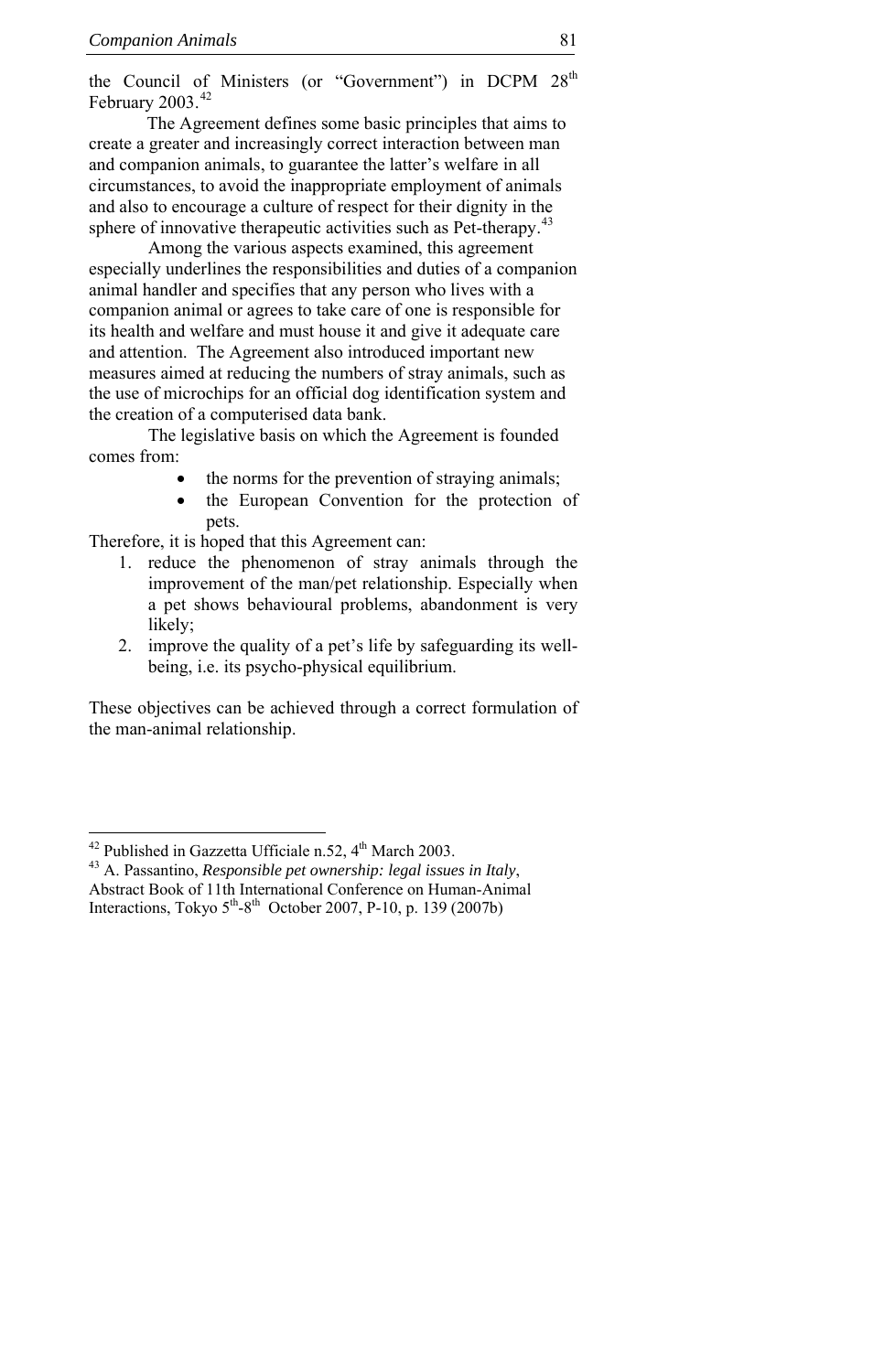# <span id="page-23-0"></span>*B. General Principles for the Care of Companion Animals: Proposals*

 In order to develop guidelines on how pets should be housed, it is appropriate to determine what conditions, or standards, should be met.

 In 1965, Brambell reviewed the welfare of farm animals in intensive husbandry systems and proposed that all farm animals should benefit from minimal standards of welfare known as "The Five Freedoms": 1) freedom from thirst, hunger and malnutrition, 2) freedom from discomfort, 3) freedom from pain, injury and disease, 4) freedom to express normal behaviour and 5) freedom from fear and distress.<sup>[44](#page-23-0)</sup>

 These principles, used to assess the welfare of farm animals, as well as laboratory and zoo animals, can be modified for use in companion animals (Table 2).<sup>[45](#page-23-0)</sup>

 The Author puts forward the following specific proposals: 1) for correct keeping of CAs:

- a) Any person who keeps a CA animal shall be responsible for its health and welfare.<sup>[46](#page-23-0)</sup>
- b) All CA owners or keepers shall have their animals examined by a veterinarian every time their state of health renders it necessary<sup>[47](#page-23-0)</sup> and the owners shall follow the veterinarian's prescriptions.

 $\overline{a}$ 

 $^{47}$ Health and welfare are strongly correlated. Diseases and disorders often cause dullness, discomfort and sometimes pain. Dog owners have a

<sup>44</sup> Rochlitz, I, *A review of the housing requirements of domestic cats (Felis silvestris catus) kept in the home*, [Applied Animal Behaviour](http://periodici.caspur.it/cgi-bin/sciserv.pl?collection=journals&journal=01681591)  [Science,](http://periodici.caspur.it/cgi-bin/sciserv.pl?collection=journals&journal=01681591) [v. 93, Iss. 1-2,](http://periodici.caspur.it/cgi-bin/sciserv.pl?collection=journals&journal=01681591&issue=v93i1-2) 97-109, 99 (2005), *citing* Brambell F.W.R., Report on the Technical Committee to Enquire into the Welfare of Livestock Kept Under Intensive Husbandry Systems, (1965), HMSO, London.

<sup>&</sup>lt;sup>45</sup> Rochlitz, *supra* note 45, at 99.  $\frac{46}{100}$  Dogs shall be fed to maintain their body weight within the normal physiological range, no matter how much physical activity they have. Ideal body weight depends on breed and age. The food offered should be sufficient in amount and appropriately balanced in nutrients to meet their physiological needs. Passantino A., Di Pietro C., Russo M., The future for companion animal welfare: approaches of the European and Italian law.<br> $30<sup>th</sup>$  Annual WSAVA Congress, Mexico City, May 11-14, 2005.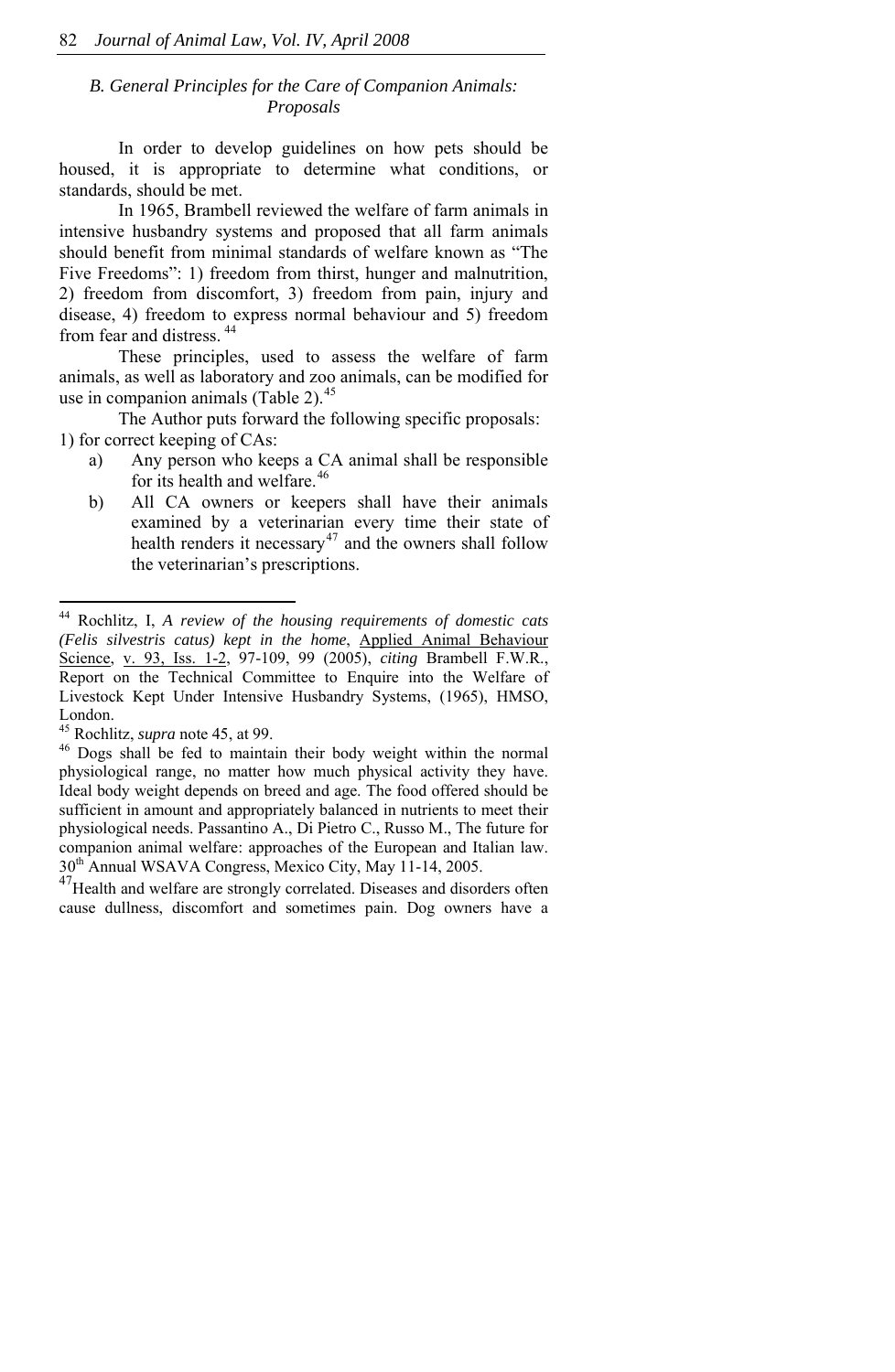<span id="page-24-0"></span>c) Any person who keeps a CA or who is looking after it shall provide accommodation, care and attention which take into account the ethological needs of the animal in accordance with its species and breed. For example, Rochlitz makes recommendations for the housing of cats in the home, in catteries and animal shelters.<sup>[48](#page-24-0)</sup> The main points to be considered when designing or evaluating housing for cats are size of enclosure (pen and cage) $49$ ,

responsibility to prevent, control and treat disorders when appropriate and to maintain their dogs in healthy condition. Health and welfare should be checked daily. This should include observing whether the dog is eating, drinking, urinating, defecating and behaving normally. Veterinary advice must be obtained if a dog shows significant signs of ill health which persist for more than a few days, or of severe distress which persist for more than a few hours. Passantino, *supra* note 47.

The following signs may indicate ill-health:

- abnormal dullness, lethargy or abnormal excitement, agitation
- loss of or increase in thirst or appetite
- a discharge from the eyes, nose, mouth, anus, vagina or prepuce
- vomiting, diarrhoea
- any bleeding which is unlikely to stop or which has not stopped within a few minutes
- straining as if to defalcate or urinate
- sneezing or coughing or abnormal or increased rate of breathing
- lameness or gait abnormality, inability to stand
- loss of balance, uncoordinated gait, fits
- significant weight loss
- patchy or excessive hair loss
- swelling of part of the body
- pale gums and inner eyelids
- persistent scratching or biting resulting in self mutilation
- 

- persistent shaking of the head. 48 Rochlitz I. Recommendations for the housing of cats in the home, in catteries and animal shelters, in laboratories and in veterinary surgeries. [Journal of Feline Medicine & Surgery,](http://periodici.caspur.it/cgi-bin/sciserv.pl?collection=journals&journal=1098612x) vol. 1, issue 3: 181-191 (1999). [49](http://periodici.caspur.it/cgi-bin/sciserv.pl?collection=journals&journal=1098612x) Rochlitz, *supra* note 49, at 182: "Within an enclosure (the internal

environment), there should be adequate separation between feeding, resting and elimination (litter tray) areas. The enclosure should be large enough to allow cats to express a range of normal behaviours, and to permit the caretaker or owner to carry out cleaning procedures easily."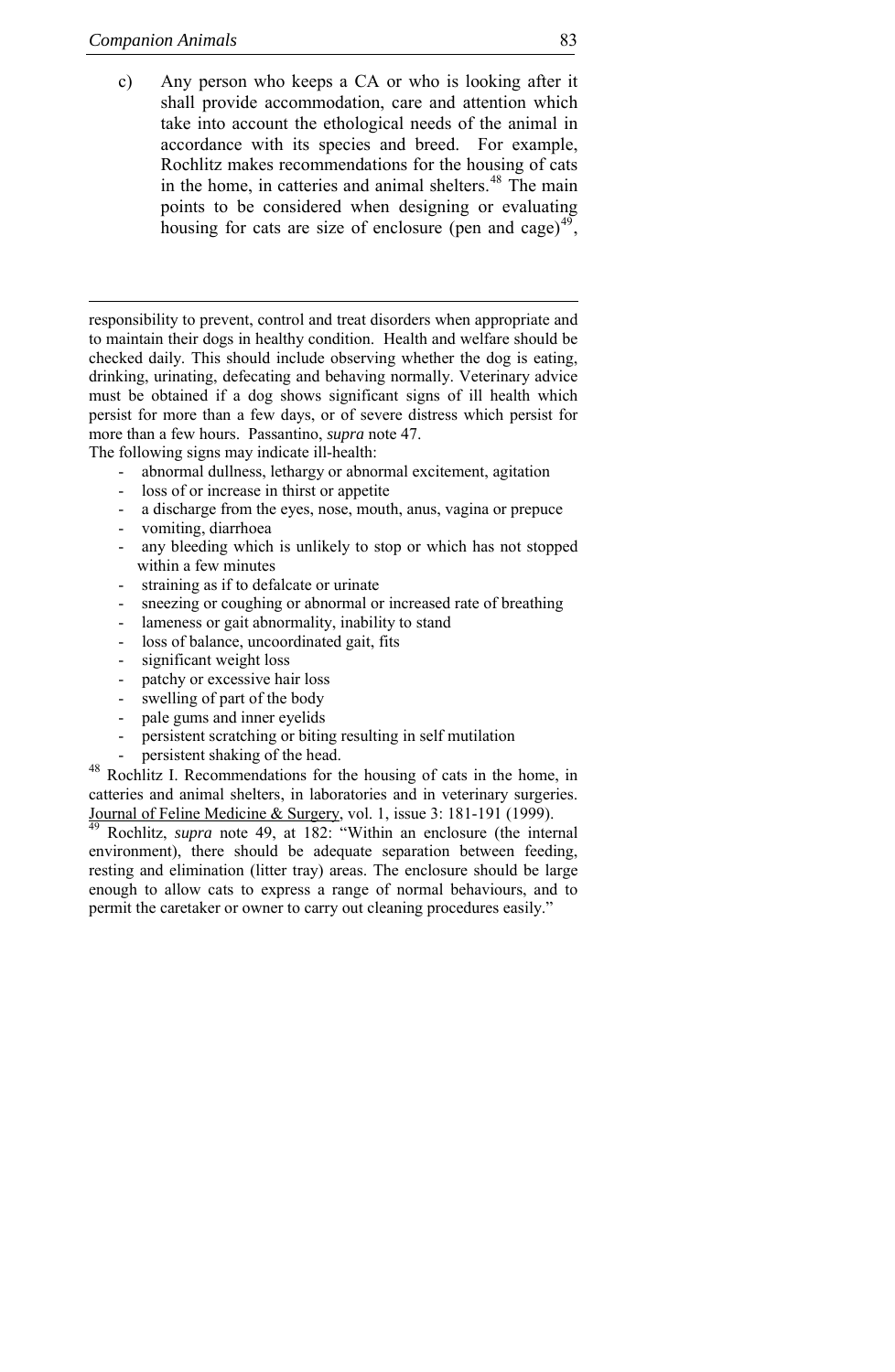j

complexity of enclosure<sup>50</sup>, quality of the external environment<sup>51</sup> and contact with conspecifics<sup>52</sup>.

<span id="page-25-0"></span>d) All owners or keepers of animals shall guarantee the animals constant appropriate living conditions, including regular cleaning of the shelter.<sup>[53](#page-25-0)</sup>

<sup>50</sup> Rochlitz, *supra* note 49, at 182: "Beyond a certain minimum size, it is the quality rather than the quantity of space that is important. Most cats are active, have the ability to climb well and are well-adapted for concealment." Id. at 183: "Resting areas where cats are retreat to and be concealed, in addition to "open" resting areas (e.g. shelves), are essential for their well-being." Id. at 184: "There should be a sufficient number of litter trays, at least one per two cats, sited away from feeding and resting areas. Cats can have individual preferences for litter characteristics, so it may be necessary to provide a range of litter types and designs of litter trays." Id. at 184: "Most cats play alone rather than in groups, so the cage should be large enough to permit them to play without disturbing other cats."

<sup>51</sup> Rochlitz, *supra* note 49, at 185: "The environment around the enclosure (the external environment) will have an impact on the cat's welfare. Efforts should be made to increase olfactory, visual and auditory stimulation, for example by creating enclosures that look out on to areas of human and animal activity, or by providing access to an outdoor run."

Most cats can be housed in groups providing that they are well socialised to other cats, and that there is sufficient space, easy access to feeding and elimination areas and a sufficient number of concealed retreats and resting places. When cats are kept in large groups, it may be necessary to distribute feed, rest and elimination areas in a number of different sites, to prevent certain cats from monopolising one area and denying others access (van den Bos, R.; de Cock Buning, T., "Social behaviour of domestic cats (*Felis lybica f catus L.*): a study of dominance in a group of female laboratory cats". *Ethology* 1994 pp. 14-37). Owners and caretakers need to be knowledgeable about the behaviour of the animals they are responsible for, since behavioural changes are often the first indicators of illness or other causes of poor welfare.

<sup>53</sup>Dogs must be provided with sheltered, dry and draught-free sleeping areas, with room to move around freely and to urinate and defalcate away from the sleeping area.

For dogs that do not share their owner's home, accommodation may be a kennel to which the dog has free access, a kennel with an enclosed run attached, or a kennel to which the dog is tied. The last is the leastpreferred option.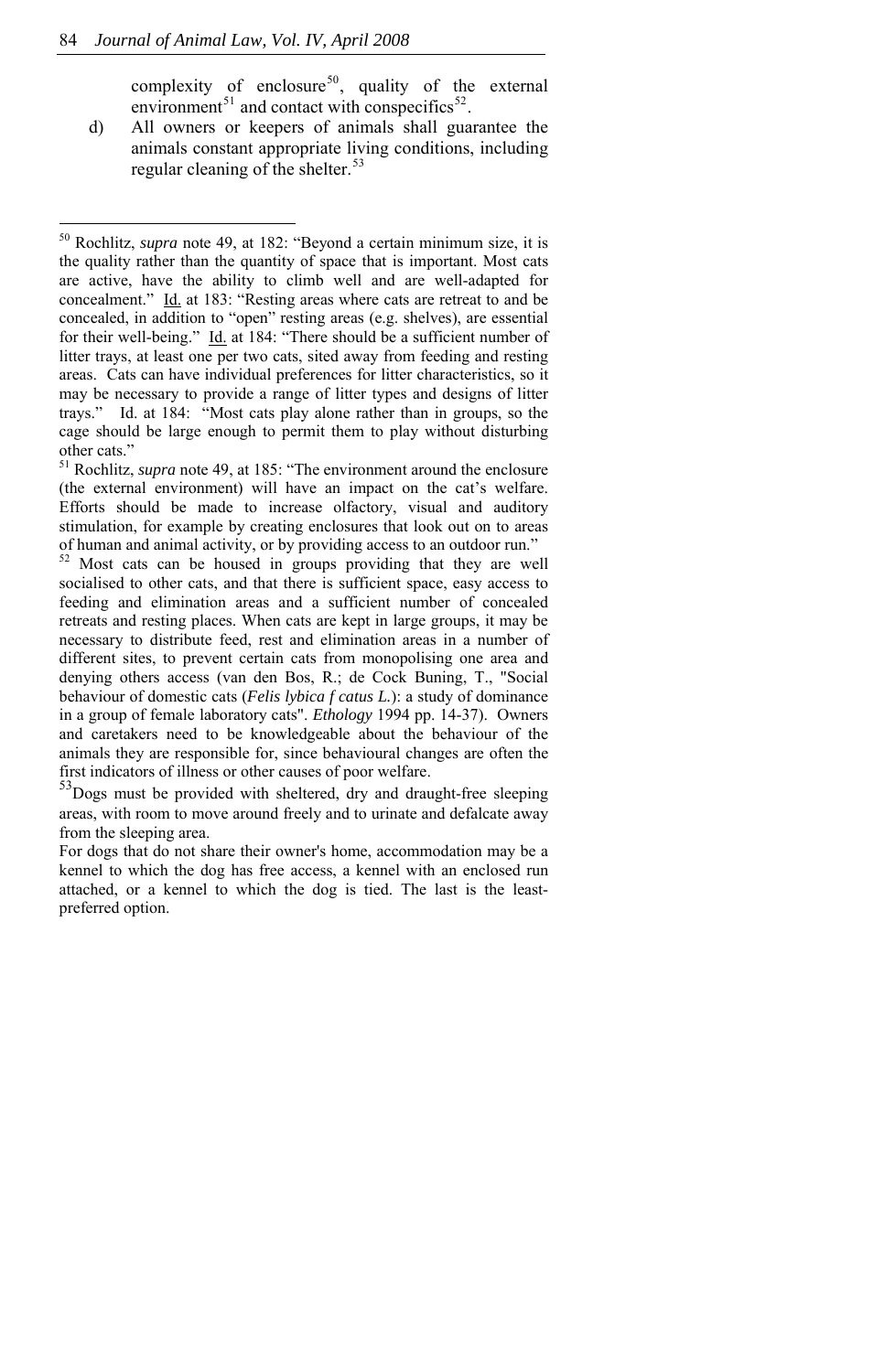- e) Prohibition to keep animals outside without suitable shelter.
- f) Any person who keeps a CA or who has agreed to look after it shall take all reasonable measures to prevent its escape and shall guarantee the protection of third parties from aggression.

2) to encourage the development of education programs for CAs and owners where the participants receive information about the animal's normal behaviour and the principal diseases and obtain basic knowledge about keeping and caring for animals:

- a) Information and education programmes for owners/keepers of CAs. Correct information can be given, for example, in informative, practical and concise brochures, containing mainly the following information:
	- normal behaviour of the dog/cat;
	- correct behaviour towards dogs/cats;
	- behaviour in the presence of children;
	- how to recognize and behave in the case of aggressive behaviour of the dog;
	- how aggression can be prevented;
	- responsibility of the owner/keeper
- b) Information and education programs among individuals concerned with the keeping, breeding, training and/or trading of CAs, for any commercial purpose. In these programs, attention shall be drawn in particular to the following subjects:

- the need for training of CAs for any commercial or competitive purpose to be carried out by persons with adequate knowledge and ability;

- the need to discourage:

 gifts of CAs to persons under the age of sixteen without the express consent of their parents or other persons exercising parental responsibilities;

- gifts of CAs as prizes, awards or bonuses;
- unplanned breeding of CAs;

The kennel or sleeping area must be large enough to allow the dog to stand up and turn around and lie down comfortably. At frequent intervals it should be cleaned so that it is dry and clear of faeces, mud and bones.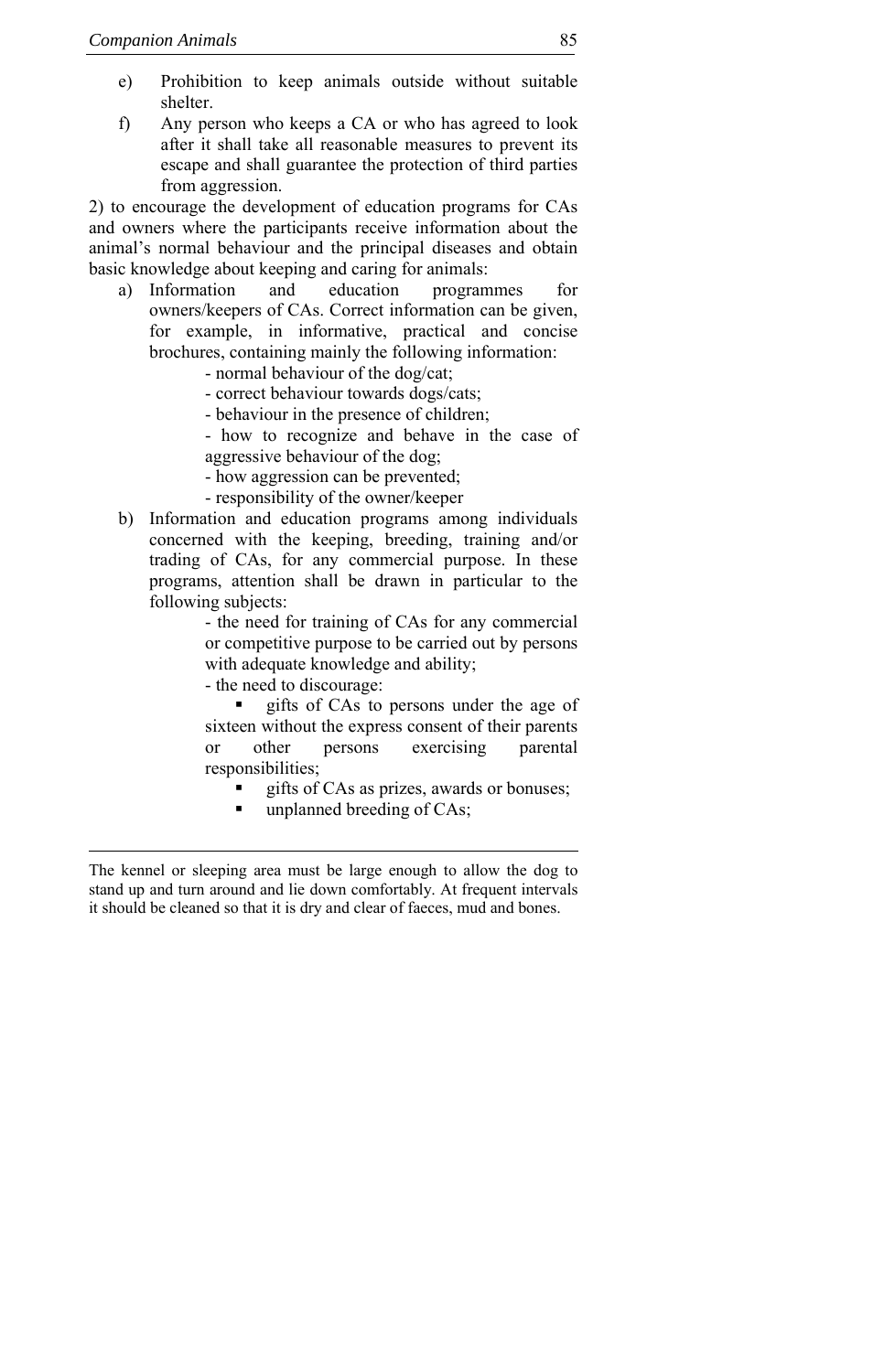- the possible negative consequences for the health and well-being of wild animals if they were to be acquired or introduced as CAs;

- the risks of irresponsible acquisition of CAs leading to an increase in the number of unwanted and abandoned animals.

# IV. CONCLUSIONS

Although CAs are considered family members by their guardians, established legal doctrine classifies these animals as property. Currently in the eyes of Italian and European law, similar to the United States and the UK, animal guardians share a legal relationship with their companion animal as owners of property.

The concept of property ownership refers to the possession, use and disposal of a thing. There is, however, a judicial and legislative trend to acknowledge CAs as more than property, and the enactment of both Member States and EU are currently the strongest force in dismantling the property status of companion animals. CAs, like all animals, deserve to be treated with dignity and respect as emotional and sentient beings.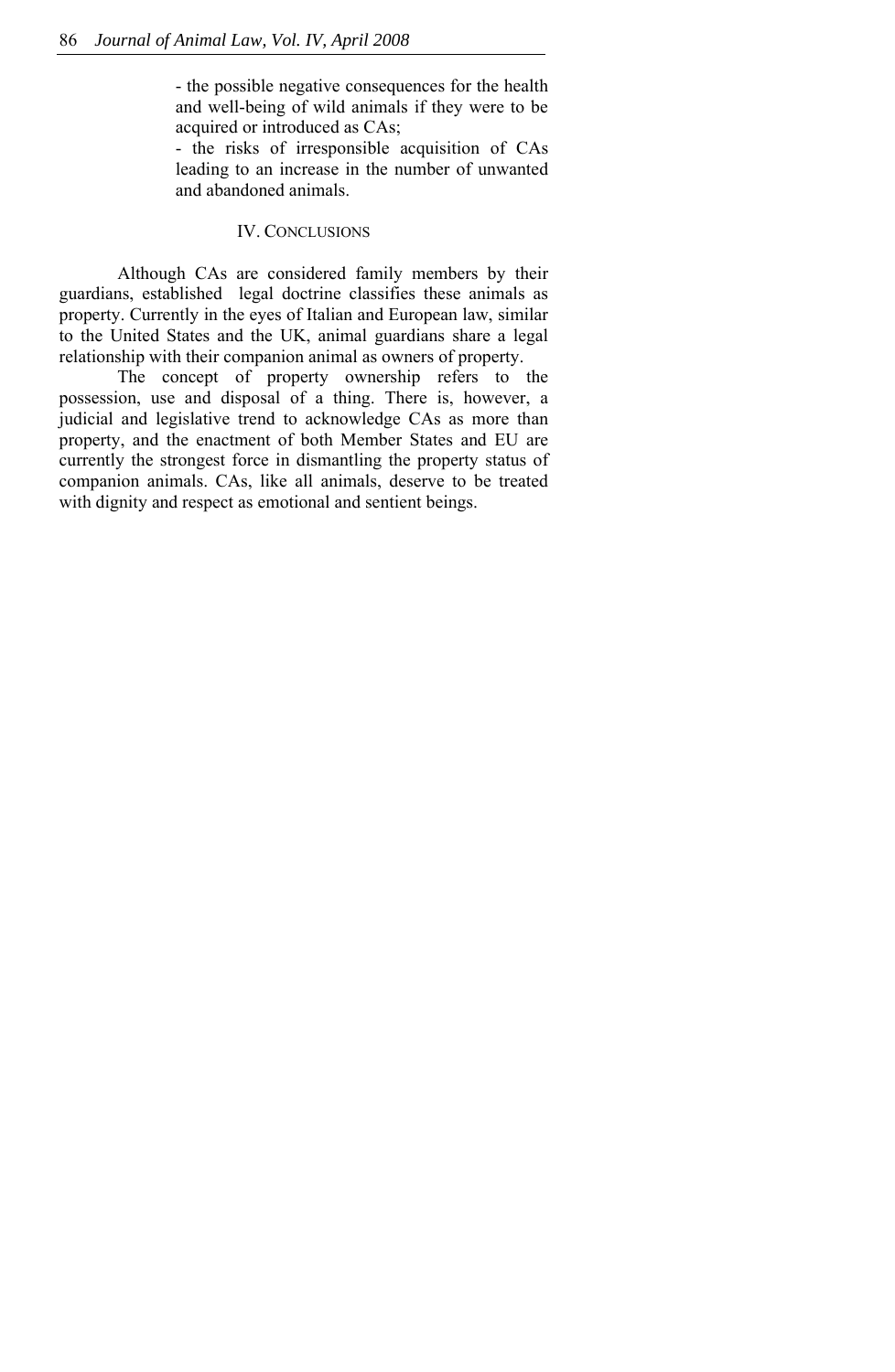**Table 1 –** Field of application of the European Convention for the protection of companion animals. Status as of 3/5/2005 (Source: Treaty Office on [http://conventions.coe.int](http://conventions.coe.int/))

| Participating<br><b>States</b> | Ratification                    | Enforced                      |
|--------------------------------|---------------------------------|-------------------------------|
| Austria                        | $10th$ August 1999              | $1st$ March 2000              |
| Belgium                        | $20th$ December 1991            | $1st$ July 1992               |
| Bulgaria                       | $20th$ July 2004                | 1 <sup>st</sup> February 2005 |
| Czech Republic                 | 23 <sup>th</sup> September 1998 | 24 <sup>th</sup> March 1999   |
| Cyprus                         | 9 <sup>th</sup> December 1993   | $1st$ July 1994               |
| Denmark                        | $20th$ October 1992             | 1 <sup>st</sup> May 1993      |
| Finland                        | 2 <sup>nd</sup> December 1991   | $1st$ July 1992               |
| France                         | $3rd$ October 2003              | $1st$ May 2004                |
| Germany                        | $27th$ May 1991                 | $1st$ May 1992                |
| Greece                         | 29th April 1992                 | 1 <sup>st</sup> November 1992 |
| Lithuania                      | 19 <sup>th</sup> May 2004       | 1 <sup>st</sup> December 2004 |
| Luxemburg                      | 25 <sup>th</sup> October 1991   | $1st$ May 1992                |
| Norway                         | 3rd February 1987               | $1st$ May 1992                |
| Portugal                       | 28 <sup>th</sup> June 1993      | 1 <sup>st</sup> January 1994  |
| Romania                        | $6th$ August 2004               | $1st$ March 2005              |
| Sweden                         | $14th$ March 1989               | $1st$ May 1992                |
| Switzerland                    | 3rd November 1993               | 1st June 1994                 |
| Turkey                         | 28 <sup>th</sup> November 2003  | $1st$ June 2004               |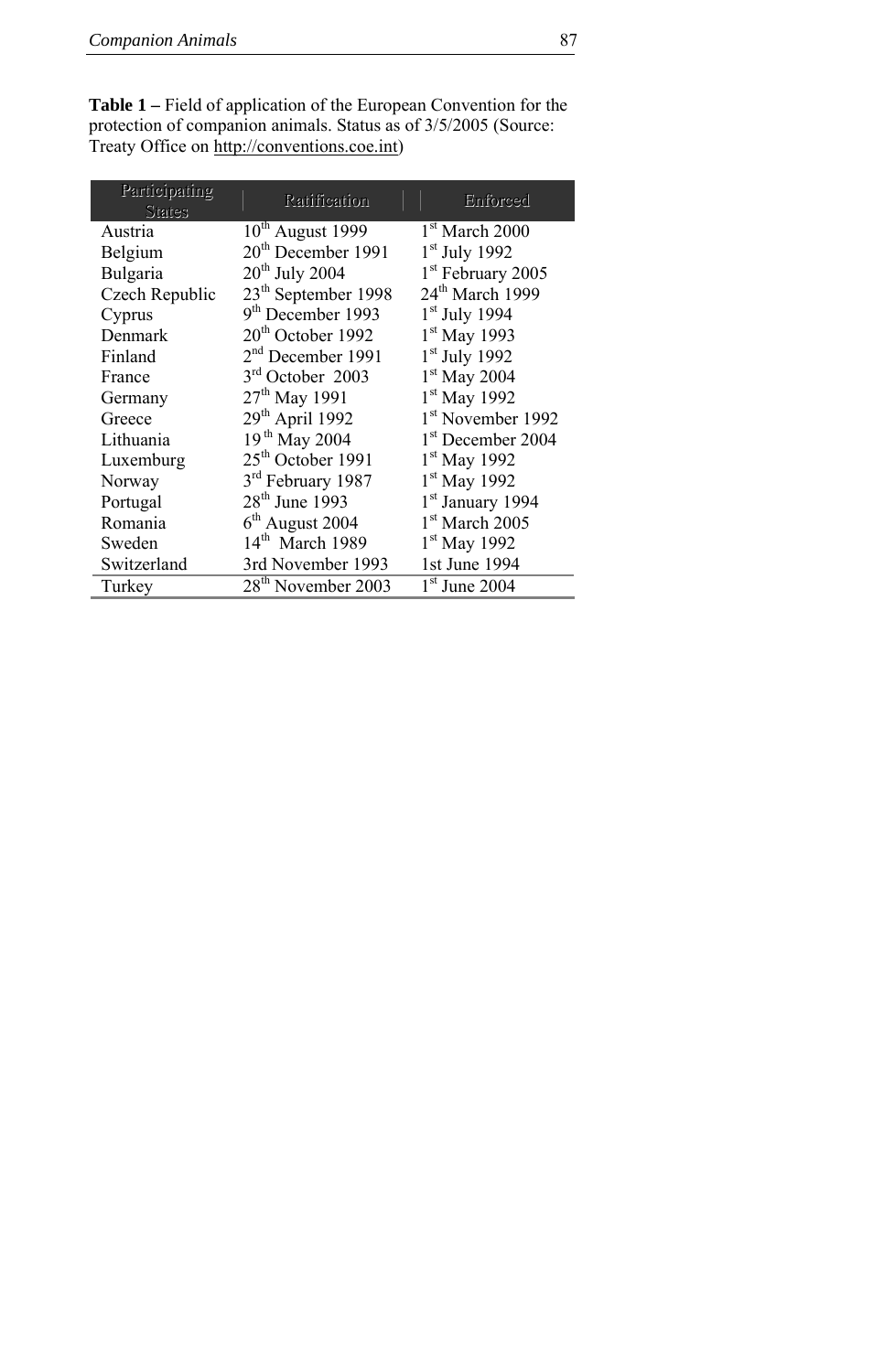**Table 2 –** Standards for the assessment of welfare in domestic cats (Rochlitz, 2005)

|             | Provision of food and water: a balanced diet that meets the<br>animal's nutritional needs at every life stage, supplied<br>appropriately, fresh water.                                                       |
|-------------|--------------------------------------------------------------------------------------------------------------------------------------------------------------------------------------------------------------|
| $2^{\circ}$ | Provision of a suitable environment: adequate space and<br>shelter, no extremes of temperature, adequate light, low<br>noise levels, cleanliness, indoor-only or access to the<br>outdoors.                  |
|             | 3. Provision of healthcare: vaccination, neutering (sterilisation),<br>internal and external parasite control, identification of the<br>individual (microchip, collar), prompt access to veterinary<br>care. |
|             | 4. Provision of opportunities to express most normal<br>behaviours, including behaviours directed towards<br>conspecifics and towards humans.                                                                |
| 5.          | Provision of protection from conditions likely to lead to fear<br>and distress.                                                                                                                              |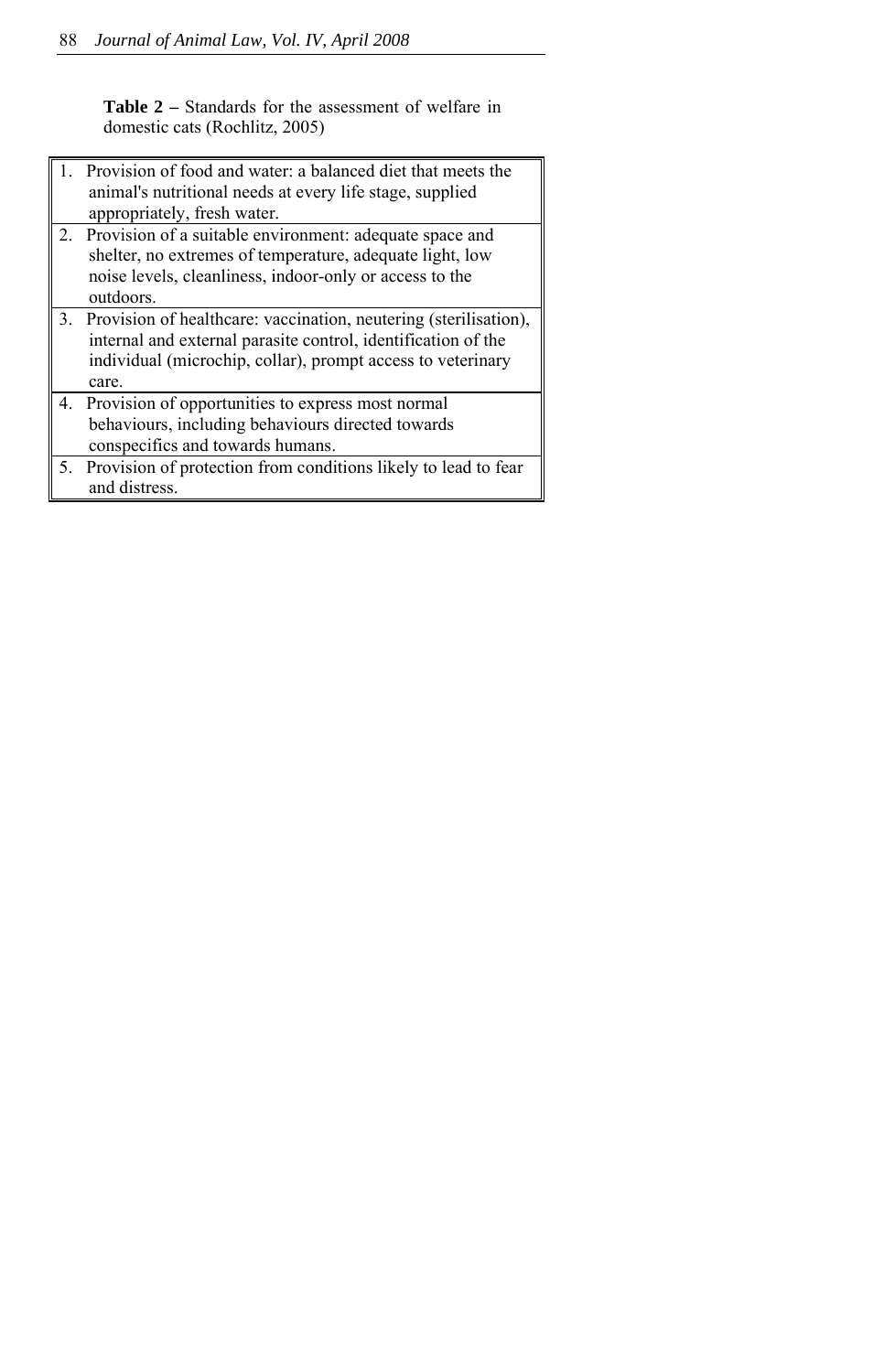# **REFERENCE**

- 1) Anon 1997. Treaty of Amsterdam, amending the Treaty on European Union, the Treaties establishing the European Communities and certain related acts - Protocol annexed to the Treaty on the European Community - Protocol on protection and welfare of animals. In *Official Journal of the European Union* C 340, 10/11/1997, p. 110.
- 2) Anon 1991. Law 4 August 1991, No. 281 Legge quadro in materia di animali d'affezione e prevenzione del randagismo. In Official Journal No. 203, 30 August 1991.
- 3) Barton-Ross C. and Baron-Sorenson J. *Pet Loss and Human Emotion- Guiding Clients Through Grief* (Accelerated Development, Philadelphia: Taylor and Francis (1998).
- 4) Beyer Gerry W. *Pet animals: what happens when their humans die*? 40 Santa Clara L. Rev., 617 (2000).
- 5) Broom D.M. *The evolution of feelings and their relation to welfare*. In: Veissier I and Boissy A (eds) *Proceedings, 32nd Congress of the International Society for Applied Ethology* pp 42-43. Institut National de la Recherche Agronomique, France (1998).
- 6) Cain A.O. *A study of pets in the family system*. In A. H. Katcher & A. M. Beck (Eds.), *New perspectives on our lives with companion animals* (pp. 72-81). Philadelphia: University of Pennsylvania (1983).
- 7) Chapouthier G. and Nouët J.C. *The Universal Declaration of Animal Rights, Comments and Intentions.* Édition LFDA, (1998).
- 8) Corson S.A. & Corson E.O. *Pet animals as nonverbal communication mediators in psychotherapy in institutional settings*. In S. A. Corson, E. O. Corson, & J. A. Alexander (Eds.), *Ethology and nonverbal communication in mental health: An interdisciplinary biosocial exploration* (pp. 83-110). Oxford: Pergamon (1980).
- 9) Cropper C.M. *Strides in pet care come at price owner will pay*. N.Y. Times A16, Apr. 5 (1998).
- 10) Douglas K. *Mind of a dog*. 165 New Scientist 22, 24 (Mar. 4, 2000).
- 11) Duckler G. *The economic value of companion animals: a legal and anthropological argument for special valuation*. Animal Law, Vol. 8: 199-221 (2002).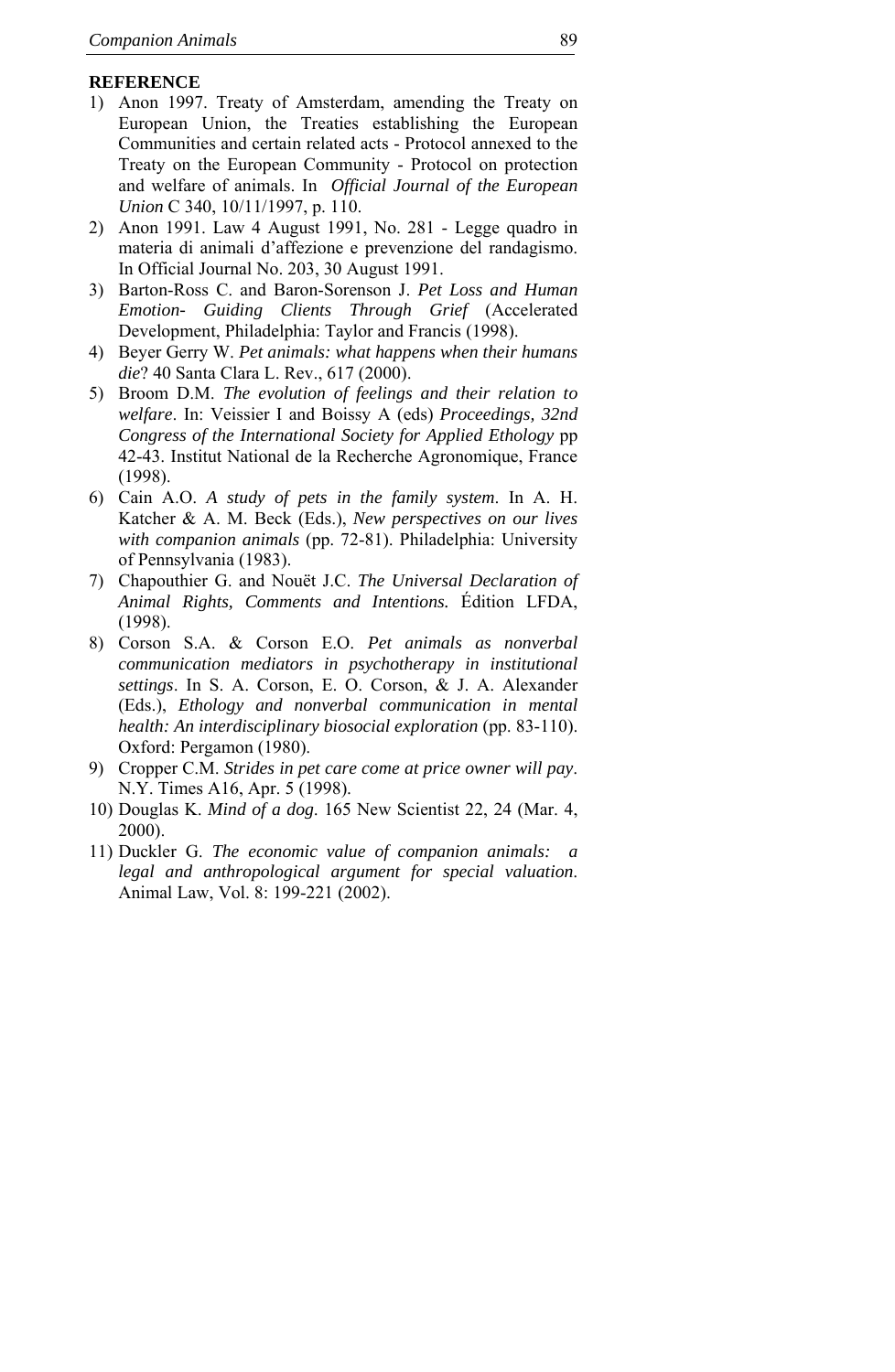- 12) Duncan I.J.H. & Fraser D. Understanding animal welfare. In: Appleby M C and Hughes B O (eds) *Animal Welfare* pp 19-31. CAB International: Oxfordshire, UK (1997).
- 13) Epstein L.A. *Resolving Confusion in Pet Owner Tort Cases: Recognizing Pets' Anthropomorphic Qualities Under a Property Classification*, 26 S. Ill. ULJ 31, 32 (2001).
- 14) Favre D. *Equitable self-ownership for animals*, 50 Duke L. J. 473, 502 (2000).
- 15) Fogle B. *Interrelations between people and pets*. Springfield, IL: Charles C. Thomas (1981).
- 16) Foote N.N. *A neglected member of the family*, *Marriage and family living. 28*, 213-218 (1956).
- 17) Fraser D., Weary D.M., Pajor E.A. and Milligan B.N. *A scientific conception of animal welfare that reflects public values*. Animal Welfare 6: 187-205 (1997).
- 18) Heiman M. *Man and his pet*. In Slovenko R. & Knight J.A. (Eds.), *Motivations in play, games, and sports* (pp. 329-348). Springfield, IL: Charles C. Thomas (1967).
- 19) Hickrod L.J. & Schmitt R.L. *A naturalistic study of interaction and frame: The pet*. Urban Life, 11*,* 55-77 (1982).
- 20) Hirschman E.C. *Consumers and their companion animals*. Journal of Consumer Research, 20, 616-632 (1994).
- 21) Jensen K.K and Sandøe P. *Animal welfare: relative or absolute*? Applied Animal Behaviour Science 54: 33-37 (1997).
- 22) Lagoni L., Butler C. & Hetts S. *The Human–Animal Bond and Grief,* Philadelphia: WB Saunders Company (1994).
- 23) Levinson B.M. *Pets and human development*. Springfield, IL: Charles C. Thomas (1972).
- 24) Paek E. *Fido Seeks Full membership in the family: dismantling the property classification of companion animals by statute*. University of Hawai'i Law Review, 481-524 (2003).
- 25) Passantino A., Di Pietro C., Russo M., Passantino M. *Origin of the contract of sale of animals*.  $35<sup>th</sup>$  WAHVM Congress  $\&$  4<sup>th</sup> Italian National Congress on the History of Veterinary Medicine, Turin, Italy, September 8-11, 2004.
- 26) Passantino A., De Vico G. *Our Mate Animals*. Rivista di Biologia/Biology Forum, 99(2): 200-204 (2006).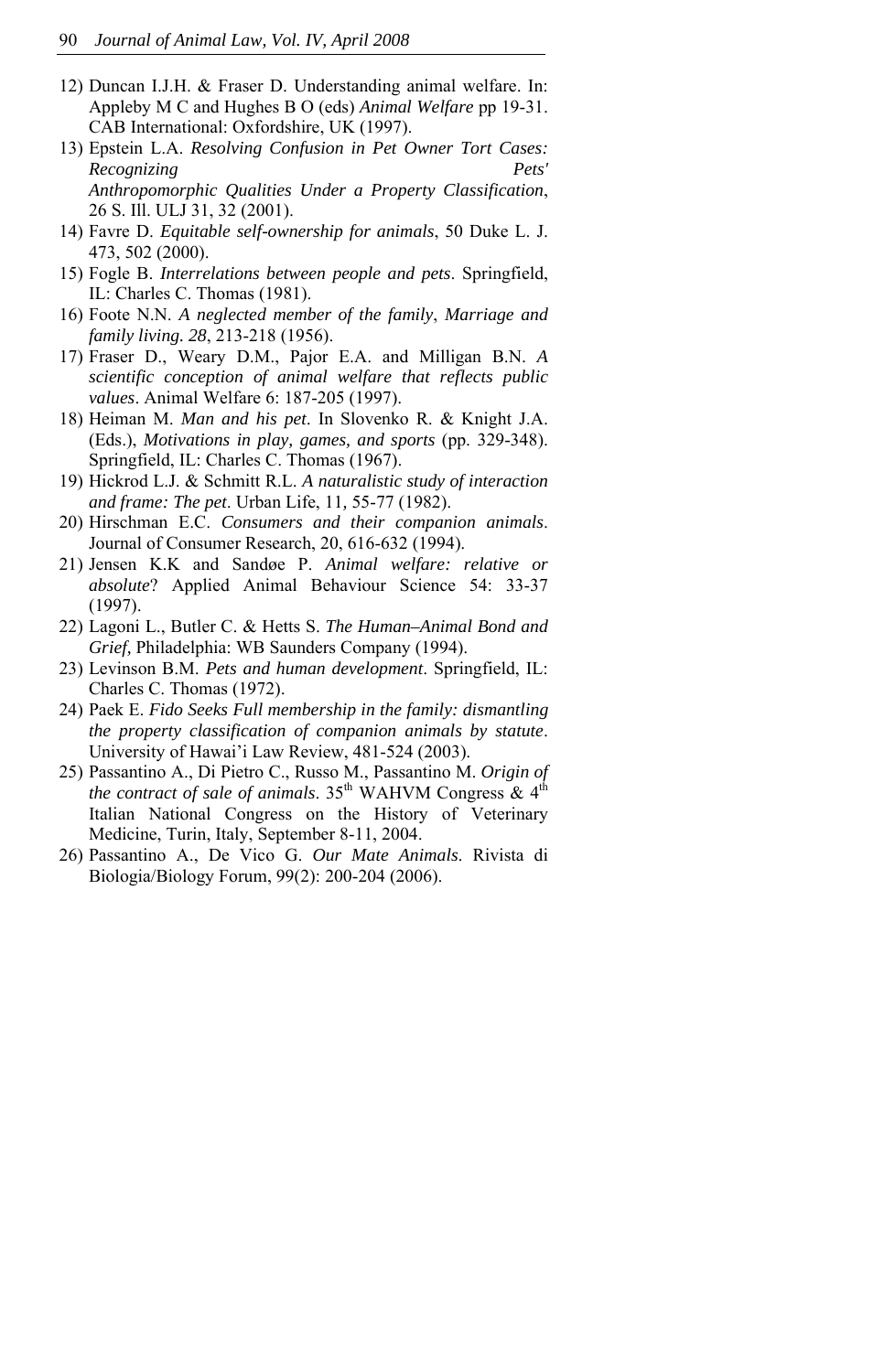- 27) Passantino A. *Sentience of Animals as a Constitutional Principle-Moral and Ethic Perspectives.* Proceedings of 14th Congress of Federation of Asian Veterinary Associations, Auckland, New Zealand, May 25-27 2006, 319-326.
- 28) Passantino A. *Conflicting view of companion animals: Society vs. Law*. Abstract Book of 11th International Conference on Human-Animal Interactions, Tokyo 5<sup>th</sup>-8<sup>th</sup> October 2007. P9, p.138 (2007a).
- 29) Passantino A. *Responsible pet ownership: legal issues in Italy*. Abstract Book of 11th International Conference on Human-Animal Interactions, Tokyo  $5<sup>th</sup>-8<sup>th</sup>$  October 2007, P-10, p. 139 (2007b)
- 30) Preece R. & Chamberlain L. *Animal welfare & human values*. Wilfrid Laurier University Press, 242 (1993).
- 31) Robin M. & ten Bensel R. *Pets and the socialization of children*. In M. B. Sussman (Ed.), *Pets and the Family* (pp. 63- 78). New York: Haworth (1985).
- 32) Rochlitz I. *Recommendations for the housing of cats in the home, in catteries and animal shelters, in laboratories and in veterinary surgeries*. [Journal of Feline Medicine & Surgery](http://periodici.caspur.it/cgi-bin/sciserv.pl?collection=journals&journal=1098612x), vol. 1, issue 3: 181-191 (1999).
- 33) Rochlitz I. *A review of the housing requirements of domestic cats (Felis silvestris catus) kept in the home*. [Applied Animal](http://periodici.caspur.it/cgi-bin/sciserv.pl?collection=journals&journal=01681591)  [Behaviour Science](http://periodici.caspur.it/cgi-bin/sciserv.pl?collection=journals&journal=01681591), [Vol: 93, Issue 1-2](http://periodici.caspur.it/cgi-bin/sciserv.pl?collection=journals&journal=01681591&issue=v93i1-2), 97-109 (2005).
- 34) Rollin B.E *Animal welfare, science and value*. Journal of Agricultural and Environmental Ethics 6 (suppl. 2): 44-50 (1993).
- 35)Rossano P., Ravasi G., Ghirlanda A. Nuovo dizionario di teologia biblica, 1996, 75 ss.
- 36) Serpell J.A. & Paul E.S. *Pets and the development of positive attitudes to animals*. In A. Manning and J. A. Serpell (Eds.), *Animals & human society: Changing perspective*s. London: Routledge (1994).
- 37) Squires-Lee Debra, In Defense of Floyd: *Appropriately valuing companion animals in tort*, 70 N.Y.U.L. Rev., 1065- 66, 1995
- 38) Sussman M.B. *Pets and the family* , New York: Haworth (1985).
- 39) Voith V.L. *Attachment of people to companions animals*, 15 Veterinary Clinics of North America 289, 290 (1985).